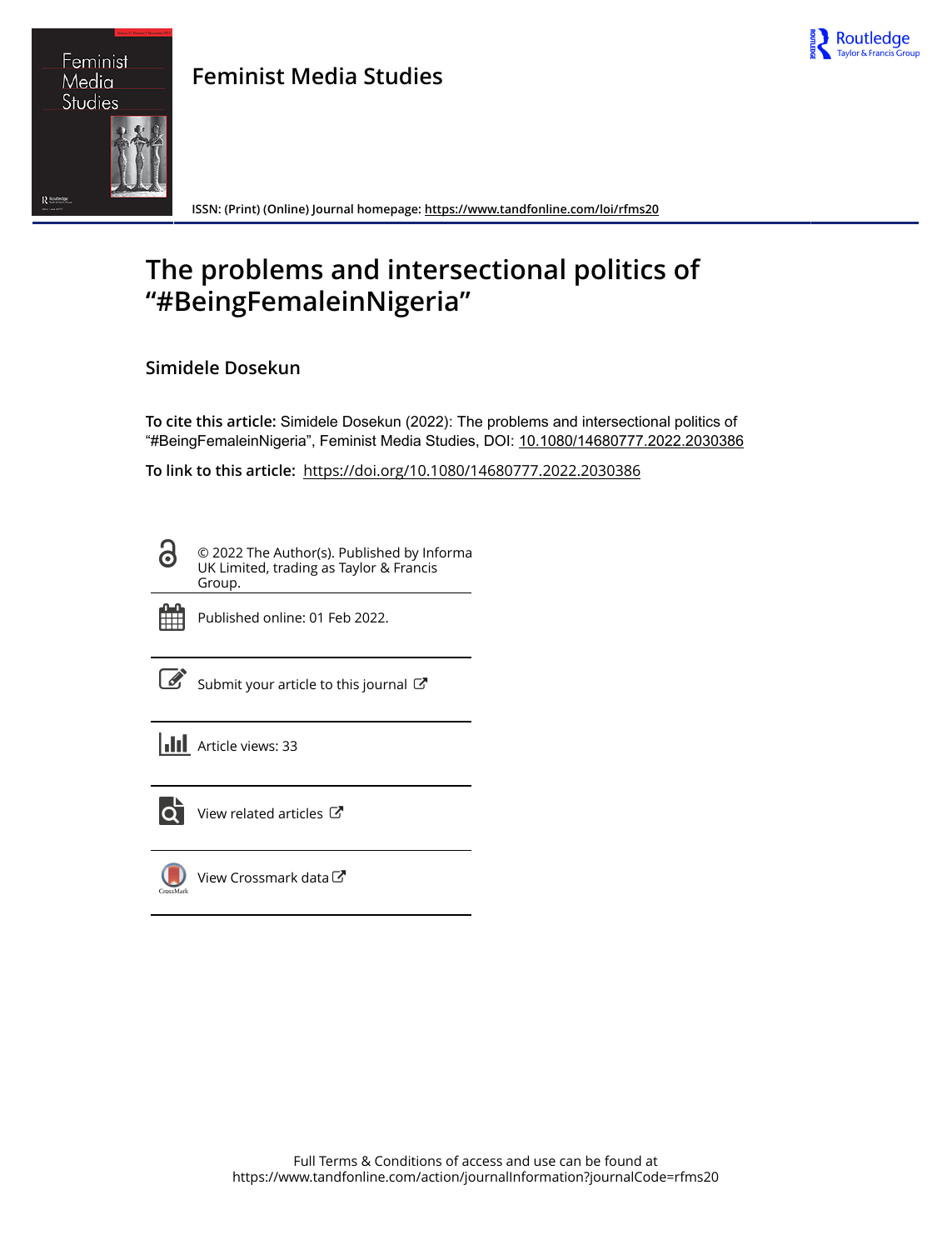Routledae Taylor & Francis Group

**a** OPEN ACCESS **a** Check for updates

## **The problems and intersectional politics of "#BeingFemaleinNigeria"**

#### Simidele Dosekun

Department of Media and Communications, The London School of Economics and Political Science, London, United Kingdom

#### **ABSTRACT**

In June 2015, Nigerian women on Twitter convened around the hashtag "#BeingFemaleinNigeria" (#BFIN) to represent their experiences, observations, and critiques of patriarchal oppression in Nigeria. This article parses the content and internal politics of #BFIN as a Nigerian feminist hashtag campaign. Given that there is no singular Nigerian female experience, and that experience is not unmediated, the article asks: as represented by participants in the #BFIN campaign, what are the issues involved in being a woman in Nigeria, and for whom exactly, for Nigerian women occupying what kinds of discursive-material subject positions? Based on a thematic and intersectional analysis of 700 #BFIN tweets, I argue that the predominant representations are of the voice, experiences, and concerns of a type of subject that I call "the empowered Nigerian woman," an educated, capacious, and confident urban career woman belonging to the country's higher socio-economic strata. The campaign made urgently important claims about mundane sexist attitudes and practices that impede this type of Nigerian woman. However, marked by a lack of intersectional consciousness, the predominant story of the campaign was unrepresentative of the problems and experiences of the vast majority of Nigerian women.

#### **ARTICLE HISTORY**

Received 3 July 2020 Revised 27 November 2021 Accepted 11 January 2022

#### **KEYWORDS**

Feminism; hashtag activism; intersectionality; sexism; Nigeria

#### **Introduction**

<span id="page-1-1"></span><span id="page-1-0"></span>On the 30<sup>th</sup> of June 2015, the hashtag "#BeingFemaleinNigeria" (henceforth #BFIN) trended on Twitter internationally, appearing over 62,000 times in less than 12 hours, in about 7,000 original tweets, 7,000 replies and 48,000 retweets.<sup>1</sup> The hashtag was started by a group of women after their reading of the feminist manifesto by Chimamanda Ngozi Adichie, *We Should All Be Feminists*, sparked discussion of the many challenges and injustices involved in being a Nigerian woman (Ayodele Olofintuade [2017](#page-17-0); Yemisi Akinbobola [2020](#page-15-1)). It grew rapidly into a case of "hashtag feminism" as thousands of other Nigerian women active on Twitter convened around the hashtag to voice their experiences, observations and critiques of patriarchal power in Nigerian social and cultural life. The discussion focused "on everyday sexism [and] also addressed norms, cultural beliefs and practices as well as government policies that have led to the

© 2022 The Author(s). Published by Informa UK Limited, trading as Taylor & Francis Group.

This is an Open Access article distributed under the terms of the Creative Commons Attribution-NonCommercial-NoDerivatives License (http://creativecommons.org/licenses/by-nc-nd/4.0/), which permits non-commercial re-use, distribution, and reproduction in any medium, provided the original work is properly cited, and is not altered, transformed, or built upon in any way.

CONTACT Simidele Dosekun **s.**o.dosekun@lse.ac.uk **Department of Media and Communications**, The London School of Economics and Political Science, London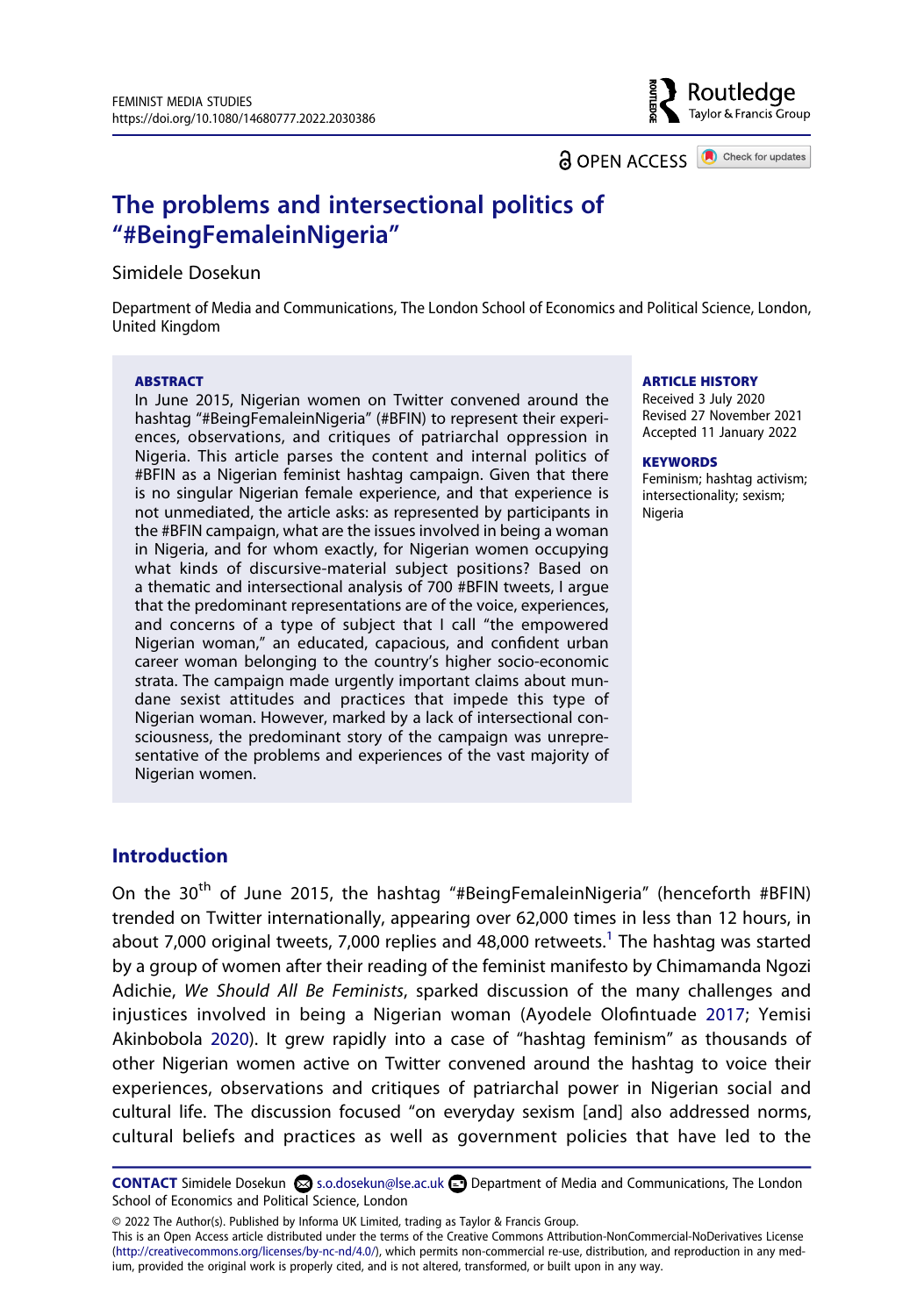oppression of women in all spheres of national life" (Ayodele Olofintuade [2017,](#page-17-0) 163). It drew much commentary and contestation too, from national and international media coverage to tweets of solidarity from users who identified themselves as non-Nigerian women, to sexist backlash and trolling, even inciting a competing hashtag, "#BeingMaleinNigeria," used to insist that it is harder to be a man in Nigeria.

Proceeding from a conceptual understanding of feminist hashtag campaigns as networked counterpublic events, that is, events in which women leverage digital media technologies to voice and publicise their typically subordinated and silenced gendered experiences and knowledges, this article is concerned with what participants in the #BFIN campaign had to say of what it is like to be "Nigerian and female." It must be emphasised at once that there is no singular Nigerian female experience, subject, or standpoint; "women constitute a hugely diverse group in Nigeria, being differentiated not only by ethnicity and religion but also by class, age, marital status, region, and so on" (Charmaine Pereira and Jibrin Ibrahim [2010](#page-17-1), 921). As such, the article also considers exactly what kinds of Nigerian female experiences were represented in the #BFIN campaign, and what types of Nigerian women have these experiences. In sum, the research questions are: according to participants in the #BFIN hashtag campaign, what are the gendered problems and injustices involved in being a Nigerian woman, and for whom exactly, for Nigerian women occupying what kinds of subject positions?

<span id="page-2-0"></span>The article takes a discursive approach to these questions: the concern is with the textual representations, the story, put forth in the #BFIN tweets, not with who and what lies behind them "actually" or empirically. I argue on the basis of a thematic and intersectional analysis of 700 tweets from the campaign that its predominant representations are of the voice, experiences, and concerns of a heterosexual, educated, and capacious urban career woman belonging to Nigeria's higher socio-economic classes. I call this type of subject "the empowered Nigerian woman." Campaign participants report a disjunctive experience in which, despite her empowerment, this subject is expected to submit to male authority and patriarchal codes of respectability, particularly in and for the purposes of heterosexual marriage. There is rare attention in the tweets to the intersecting of gender with social structures other than youth. Conspicuously absent is consideration of how class bears upon the dominant narrative that the campaign weaves, and upon Nigerian women's lives more broadly. I argue, therefore, that the #BFIN hashtag campaign was a Nigerian feminist opportunity both seized and missed. On the one hand, the campaign made urgently important claims about mundane attitudes and practices that impede among the most socially enabled types of Nigerian women. Its counterpublic discourse challenges any easy notion that the solution to patriarchy is "women's empowerment." But ultimately quite elite in its horizons, and betraying a lack of intersectional consciousness, the campaign was unrepresentative of the experiences and stories of the overwhelming majority of Nigerian women, and thus came to function as a further site and enactment of their marginalisation.

"Women's issues" in Nigeria are myriad, complex, and deeply structured, historicized, and interlocking. As brief context for both the #BFIN campaign and the intersectional reading of it that the article proposes, I offer in the next section of the article a summary overview of the major lived issues that Nigerian women face, as identified and prioritised in Nigerian feminist and other scholarship. But what is effectively a cataloguing of problems and injustices below should not be read, either, as "a single story"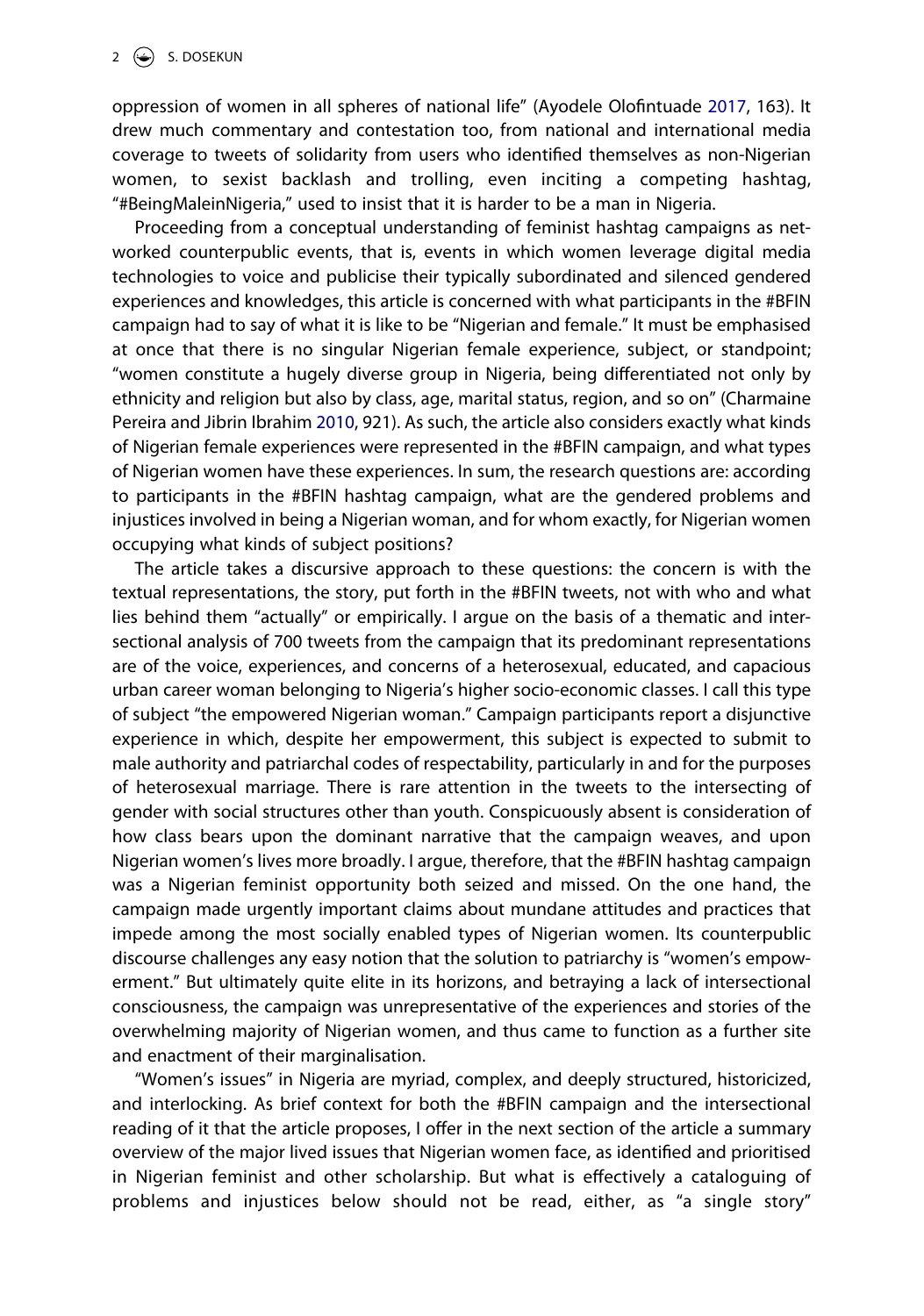<span id="page-3-0"></span>(Chimamanda Ngozi Adichie [2009](#page-15-2)). Apart from the fact that there is no uniformity or inevitably in what Nigerian women actually experience, to be "female in Nigeria" is, of course, not just a tale of oppression.

#### **Women's issues in Nigeria: a brief overview**

<span id="page-3-7"></span><span id="page-3-6"></span>In Nigeria, as across Africa, women face gendered constraints imposed "not only by patriarchy, but also by histories of slavery, colonialism, structural adjustment, land dispossession, militarism, and neoliberalism" (Robtel Pailey [2020](#page-17-2), 1). Also as in the wider African context, there are debates amongst Nigerian feminist scholars about if and to what extent patriarchy is an indigenous or traditional social system versus colonial import (e.g. Oyèrónkẹ́ Oyěwùmí [1997](#page-17-3)). But origins notwithstanding, it is quite evident that Nigerian society and culture today—more exactly, the hundreds of ethnic societies and cultures that comprise Nigeria—are male-dominated. It has also been shown that highly essentialist and selective constructs of "tradition" and "custom" are mobilised commonly against women, to patriarchal ends (e.g. Phil Okeke [2000;](#page-17-4) Charmaine Pereira [2004](#page-17-5)). Indeed this is effectively countenanced by law in Nigeria, to the extent that the national constitution distinguishes between civil and customary law, and women may find the latter invoked to deny or undermine rights and protections to which they are entitled by the former.

<span id="page-3-4"></span>The kinds of rights most typically called into question or denied Nigerian women in the name of custom—an experience mediated by women's social status, to be sure, as well as varying across ethnoreligious lines—include those to do with property, standing and, relatedly, "indigineity": the right to own land, the right to inherit through lineage or marriage, the right to stand for representative political office, and so on (e.g. see Pereira [2004\)](#page-17-5). Pereira identifies a further range of "discriminatory socio-cultural practices" often justified as customary, such as "male preference, child marriage, forced marriage, female genital mutilation [and] wife beating" ([2004](#page-17-5), 101). In addition to these forms of genderbased violence, against which Nigerian civil law is also quite inadequate, women experience particular gendered vulnerabilities to the state, political, ethnic, and religious fundamentalist violence endemic in the country (e.g. see Sokari Ekine [2008](#page-16-0); Cheluchi Onyemelukwe [2016](#page-17-6)). Endemic, too, and also enabled by institutional cultures of impunity, is sexual harassment, in the workplace, in schools and universities, and in public space.

<span id="page-3-8"></span><span id="page-3-5"></span><span id="page-3-3"></span><span id="page-3-2"></span><span id="page-3-1"></span>The state of mass extreme poverty and under-development in Nigeria is also a hugely significant factor in the lives of Nigerian women. Indeed it is fair to say that the ultimate face of poverty in Nigeria is female. For instance, women are less educated and own fewer assets than men on average; with their children, they suffer the greatest degrees of food and housing insecurity; the parlous state of health and other infrastructure in the country results in some of the worst maternal mortality rates in the world, and so on (e.g. see Mandy Jollie Bako and Jawad Syed [2018](#page-16-1)). Conversely, the face of power is male. Women are grossly under-represented in political office for reasons including the masculinism and violence that characterise electioneering in Nigeria, the very high financial barriers to entry, earlier mentioned culturalist challenges to their very right to contest, and sheer, banal sexism (e.g. see Damilola Taiye Agbalajobi [2021](#page-15-3); Irene A. Pogoson [2012](#page-17-7)). Women also occupy fewer and less powerful positions of traditional and religious authority than men.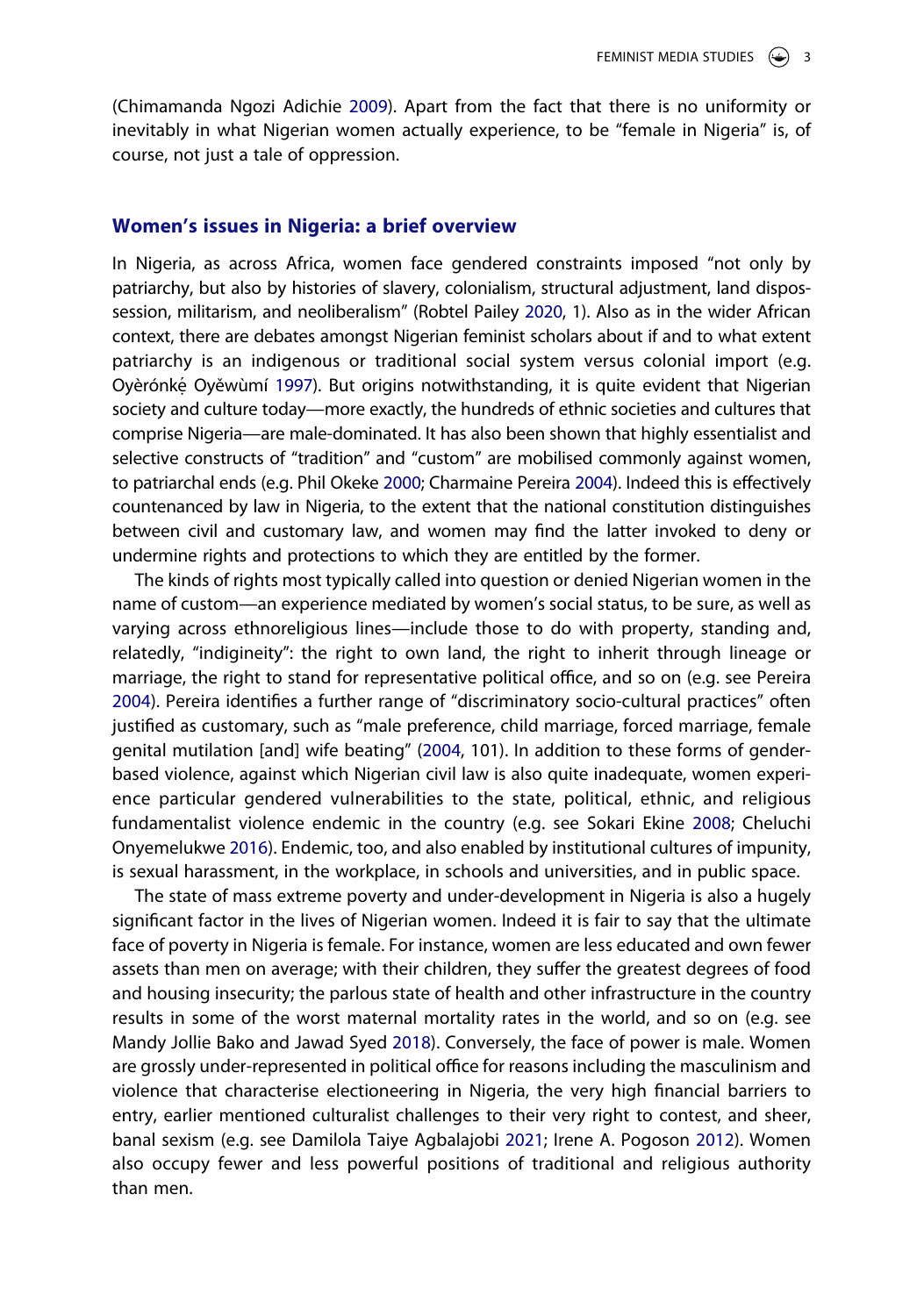Certainly, in the 7,000-plus original tweets from the first day of the #BFIN campaign that I collected and read and sorted through, mention can be found to almost all of the crucial issues mentioned above. However, as the article will show, with the exception of domestic violence and sexual harassment to a lesser extent, these issues were not among the campaign's main themes of discussion. Firstly, the lens of the campaign was hardly trained on the "macro" problems of Nigeria, nor, relatedly, was the state much in view. The discussion was also little about culture in the form of reified "custom" or "tradition." Instead, in tweet after tweet, the topic was everyday life, and culture as made and located there, thus culture as lived daily practice. And even here, again as the article will show, most often the focus was on the decidely "*micro*," on the commonplace, passing, often banal and little-actionable attitudes, remarks, rationalities and practices that put women down in the course of their everyday activities and interactions. To recall Olofintuade's ([2017\)](#page-17-0) first summation of what the #BFIN hashtag campaign was about, cited at the outset of the article: "everyday sexism."

<span id="page-4-2"></span><span id="page-4-1"></span>The "micro" of women's oppression in Nigeria, or what I will continue to follow Olofintuade ([2017](#page-17-0)) to call "everyday sexism," has not been a focal object of feminist research. This is not to say that it is therefore unknown or unconsidered in the literature. It surfaces invariably in considerations of the "macro" issues, for one, being a constitutive factor, part of the "cultural scaffold." For instance, among the factors that Irene A. Pogoson ([2012](#page-17-7)) implicates in the structural marginalisation of Nigerian women from formal politics are mundane sexist attitudes, such as that ambitious women may be considered "morally loose." Everyday sexism also comes into view in the literature on textual representations of women and gender relations in Nigeria, and on the cultural construction of Nigerian femininities more broadly (e.g. see Adedayo Abah [2008](#page-15-4); Grace Adeniyi-Ogunyankin [2014](#page-15-5); Oluwakemi Balogun [2020](#page-16-2); Simidele Dosekun [2020;](#page-16-3) Stephanie Newell [1996;](#page-17-8) Phil Okeke [2000\)](#page-17-4). In her work on representations of women in Nollywood film, for instance, Adedayo Abah finds what I argue was a central claim of the #BFIN Tweeters, namely that independent and upwardly mobile women are disciplined and diminished via constant reminders "that everything they have worked hard to achieve is irrelevant without conforming to the cultural construct of a good woman in their domestic lives" [\(2008,](#page-15-4) 235). In the scholarly literature as well as in the depictions of the #BFIN tweets, the dominant cultural construction of the "good Nigerian woman" is deeply patriarchal and conservative. It is a woman subservient to men ultimately and dutiful to family, assuming the traditional gendered roles of motherhood and domesticity, and maintaining bodily, especially sexual, "respectability."

<span id="page-4-3"></span><span id="page-4-0"></span>This article adds to existing knowledge of everyday sexism in Nigeria by foregrounding Nigerian women's own accounts and representations of it. With the exception of another article on the #BFIN hashtag campaign, by Akinbobola ([2020\)](#page-15-1), I am not aware of other published feminist scholarship that centres such accounts by not only Nigerian women but African women. The research gap is not delimited to Africa, though. Women's accounts of everyday sexism are under-researched generally, including because of the methodological challenge, for feminist researchers, of generating "data" from women about that which they may experience as precisely fleeting and forgettable (Fiona Vera-Gray [2017](#page-17-9)). Feminist hashtag events offer one way around this challenge.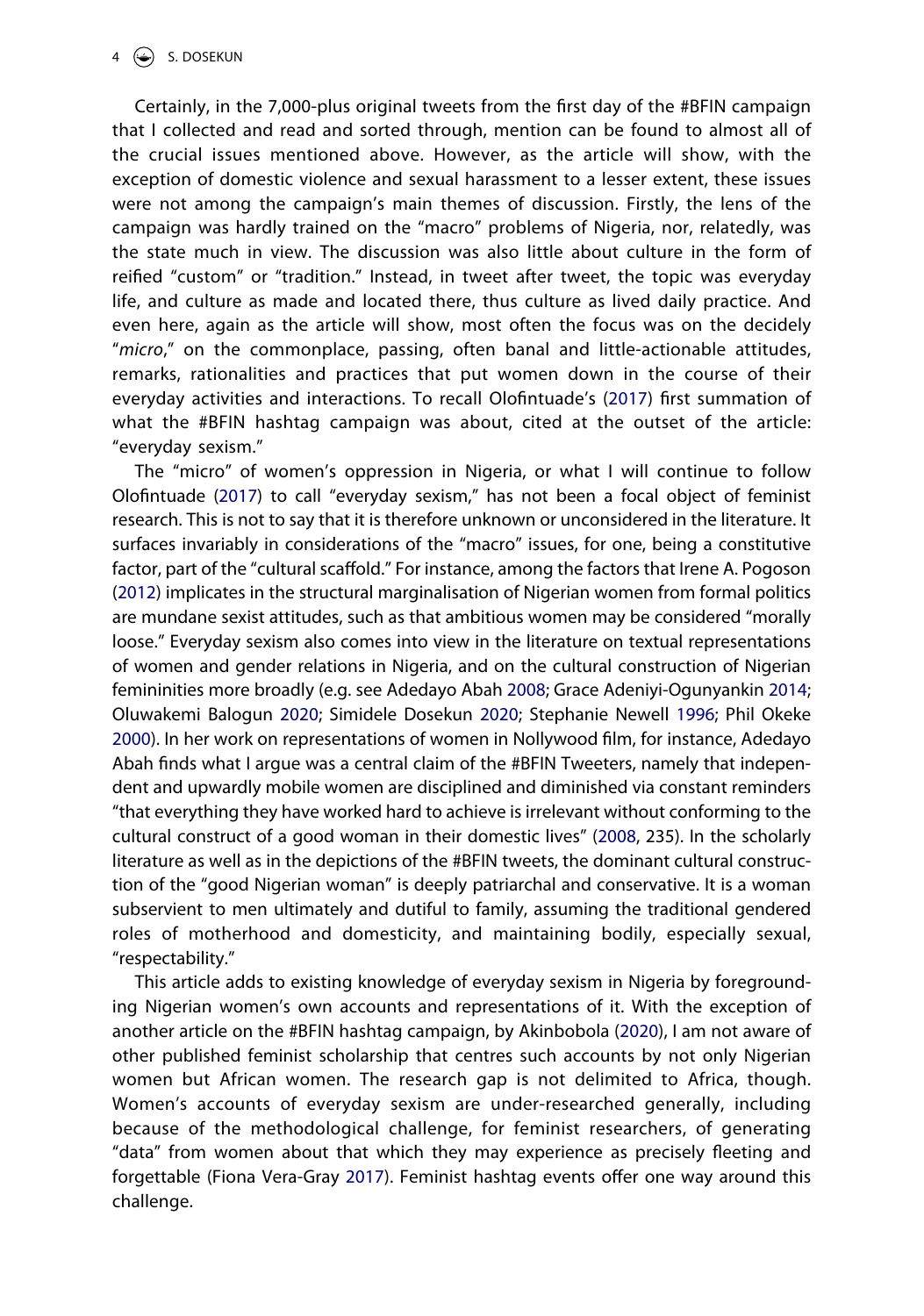#### **Feminist networked counterpublics**

<span id="page-5-2"></span><span id="page-5-0"></span>Women around the world increasingly are using the hashtag function on Twitter for what can be read—but may not always be named—as feminist purposes, such as to share their personal experiences of gendered injustice or to mobilise around a particular case or event. Women in Africa are no exception. In addition to #BFIN, recent cases of feminist tweeting from Nigeria alone include #BringBackOurGirls, #ArewaMeToo, #marketmarch and #JusticeforUwa. The feminist literature on hashtag feminisms is also fast growing, concerned with questions such as the nature, technocultural processes, and discursive strategies of the new form and site of feminist activism (e.g. Hester Baer [2016](#page-15-6); Rosemary Clark-Parsons [2019](#page-16-4)); its political potential and limitations, including if and how it connects to offline action (e.g. Amanda Gouws [2018](#page-16-5); Candi Carter Olson [2016](#page-16-6)); and the kinds of feminist publics convened, and excluded (e.g. Sarah Jackson and Sonia Banaszczyk [2016](#page-16-7); Sonora Jha [2018](#page-16-8); Verity Trott [2020\)](#page-17-10). African cases are under-represented in this literature thus far, and even where they do appear, it is not always the case that African women are meaningfully in the frame because one strand of research concern has been with the reception, uptake and meanings of their campaigns *in the global North* (e.g. Helen Berents [2016;](#page-16-9) Shenila Khoja-Moolji [2015;](#page-17-11) Meredith Loken [2014;](#page-17-12) Mary Maxfield [2016](#page-17-13)). Joining, then, a very small subset of the literature on hashtag feminisms that centres African women as the agents and authors of their own campaigns (e.g. Yemisi Akinbobola [2020](#page-15-1); Amanda Gouws [2018](#page-16-5); Awino Okech [2021](#page-17-14); Tamara Shefer and T. Tigist Shewarega Hussen [2020](#page-17-15)), the article makes an important empirical, and indeed epistemological, contribution to the wider field of research.

<span id="page-5-8"></span><span id="page-5-7"></span><span id="page-5-6"></span><span id="page-5-5"></span><span id="page-5-1"></span>Feminist hashtag campaigns can be understood as networked counterpublic events (Jackson and Banaszczyk [2016](#page-16-7)). They comprise networked "parallel discursive arenas where members of subordinated social groups invent and circulate counterdiscourses, which in turn permit them to formulate oppositional interpretations of their identities, interests, and needs" (Nancy Fraser [1990](#page-16-10), 67). As the campaigns make quite evident, counterpublics are not enclaves—"safe spaces" for their members, purposively hidden from the sight and hearing of non-members, and so on (Fraser [1990](#page-16-10)). To the contrary, counterpublics are fundamentally "*publicist*" in orientation (Fraser [1990](#page-16-10), 67 original emphasis). They address their counterdiscourses to wider and more dominant publics, challenging, seeking to shift, and thereby also politicising dominant knowledges and representations of the issues and actors with which they are concerned.

<span id="page-5-4"></span><span id="page-5-3"></span>Hyperlinked metatext that any Twitter user may create or cite at any time and in so doing initiate or join a themed discussion with other users, hashtags play a constitutive role in both the formation and publicist orientation of networked counterpublics. They enable potentially massive numbers of Twitter users to assemble as a discoursing collective in the first place, and aggregating tweets, help to raise their collective profile or visibility. For feminist purposes, the hashtagged aggregation of tweet upon tweet attesting to some aspect of women's gendered experience has further potential epistemological and political value beyond simply drawing public attention. It also helps to evidence that the experience in question is systemic and patterned rather than individual or random, and helps to generate and circulate politically productive, if also likely painful, affects too (Clark-Parsons [2019](#page-16-4); Jessalynn Keller, Kaitlynn Mendes and Jessica Ringrose [2018\)](#page-17-16).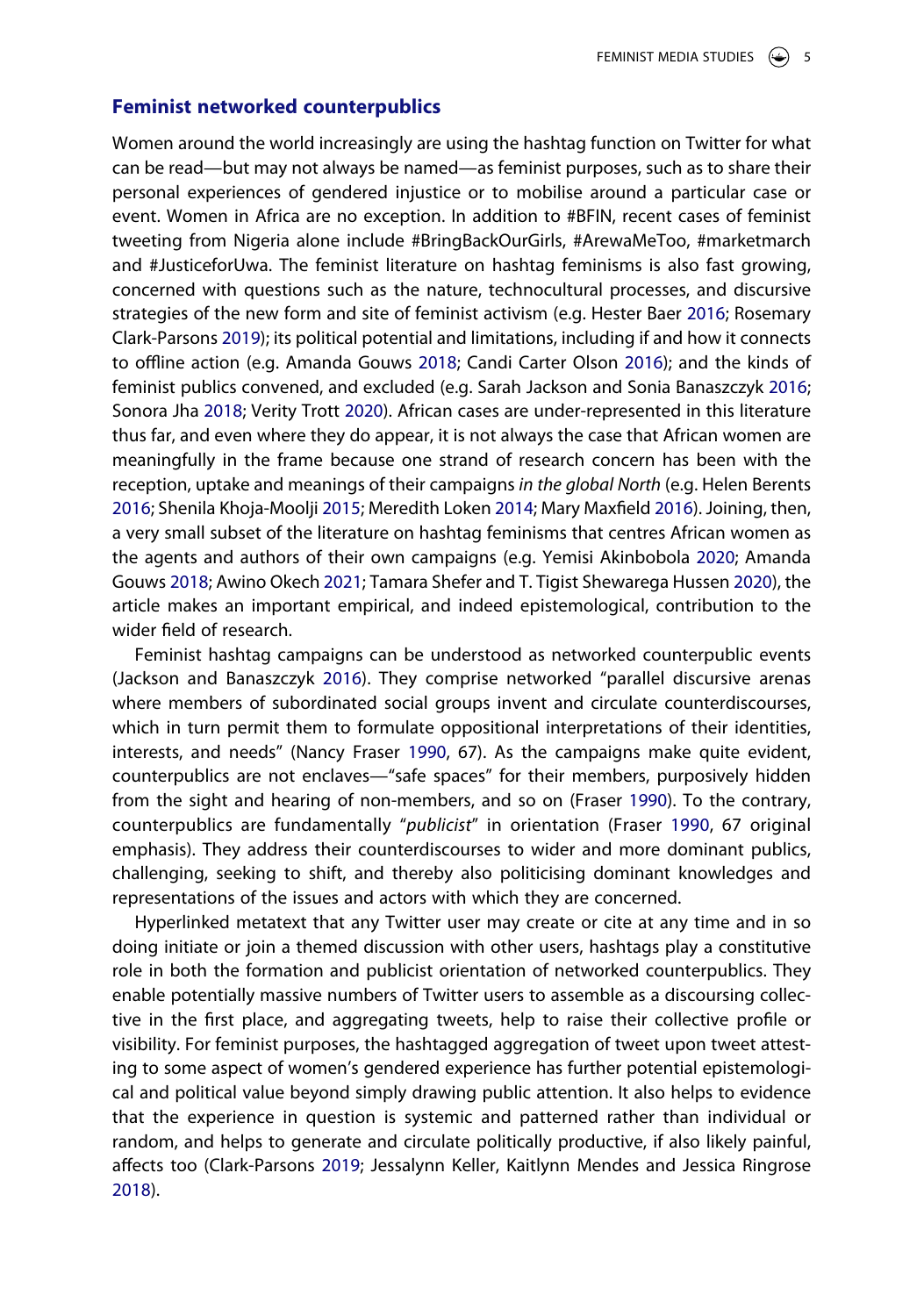Many #BFIN "meta-tweets"—tweets commenting upon the hashtag campaign itself (Clark-Parsons [2019\)](#page-16-4)—spoke of the campaign in the conceptual terms being outlined here, as a counterpublic discursive and epistemological intervention, and therein deeply political. For example:

The #BeingFemaleInNigeria is the reality that I've only heard whispers of finally coming together into a loud voice. Keep it up. #SpeakTruth

Tweets like these, together with the fundamental feminist insistence that women's knowledges and accounts of their own oppressions matter and must be heard, inform and affirm the concern in this article with what #BFIN campaign participants had to say of the experience of Nigerian womanhood. But in posing and seeking to answer this question, it is crucial not to reify or romanticise women's voices and self-representations, and feminist counterpublics by extension, as if they are somehow unmediated and pure, as if they, too, are not riven by power, and not engaged in the construction and contestation of "reality." Counterpublics are not monolithic and unified, nor are they "always necessarily virtuous" (Fraser [1990](#page-16-10), 67). Jackson and Banaszczyk ([2016\)](#page-16-7) provide a case in point in their study of the US-centered hashtag campaigns "#YesAllWomen" and #YesAllWhiteWomen." While the first hashtag was used to assert that "all women" are forced to anticipate and fear the possibility of male violence in their daily lives, the second was mobilised to critique the feminist counterpublic making this assertion, and the evidence and commentary being proffered, as racially exclusionary. Jackson and Banaszczyk [\(2016](#page-16-7)) thus propose a distinction between what they call "traditional" and more "oppositional" feminist counterpublics in terms of how intersectional a view of power they take. Their study also illustrates the import of an intersectional *analytic approach* to feminist hashtag campaigns and counterpublics, that is to say, an approach concerned with the "overlapping and conflicting dynamics of race, gender, class, sexuality, nation, and other inequalities" *within*  these formations (Sumi Cho, Kimberlé Williams Crenshaw and Leslie McCall [2013](#page-16-11), 788).

<span id="page-6-2"></span><span id="page-6-1"></span><span id="page-6-0"></span>The literature on feminist hashtag campaigns has not taken intersectionality into consideration sufficiently. #MeToo, for instance, has been broached little through this analytic lens, and this despite the fact that there has been a lot of public commentary about the race politics of the initial campaign. Verity Trott ([2020](#page-17-10)) offers an exception, and critique. In my reading, we tend to find an intersectional approach to hashtag feminisms in three broad cases, the first two of which are interrelated. One: when intersectionality is raised directly by the campaign participants, as in the case of "#YesAllWomen" and "#YesAllWhiteWomen" already mentioned or, similarly, "#SayHerName" (e.g. Melissa Brown, Rashawn Ray, Ed Summers and Neil Fraistat [2017\)](#page-16-12). Two: when the campaign centers on contextually minoritised women, like African-American women or transwomen (e.g. Mia Fischer [2016;](#page-16-13) Sarah Jackson, Moya Bailey and Brooke Foucault Welles [2018](#page-16-14)). Three: when it is a case of women in the global North tweeting and retweeting a feminist cause from the South. "#BringBackOurGirls" is an exemplary case. Coined by a Nigerian Twitter user in 2014 in protest against the terrorist kidnapping of almost 300 girls in Northern Nigeria that year, existing intersectional readings of the explosive uptake of the hashtag in the global North include that it was a case of "imperialist feminist appropriation" (Maxfield [2016](#page-17-13)), and one thoroughly premised upon the longstanding gendered and racialised pathologisation of the global South, and of Muslim men (e.g. Berents [2016](#page-16-9); Khoja-Moolji [2015](#page-17-11)).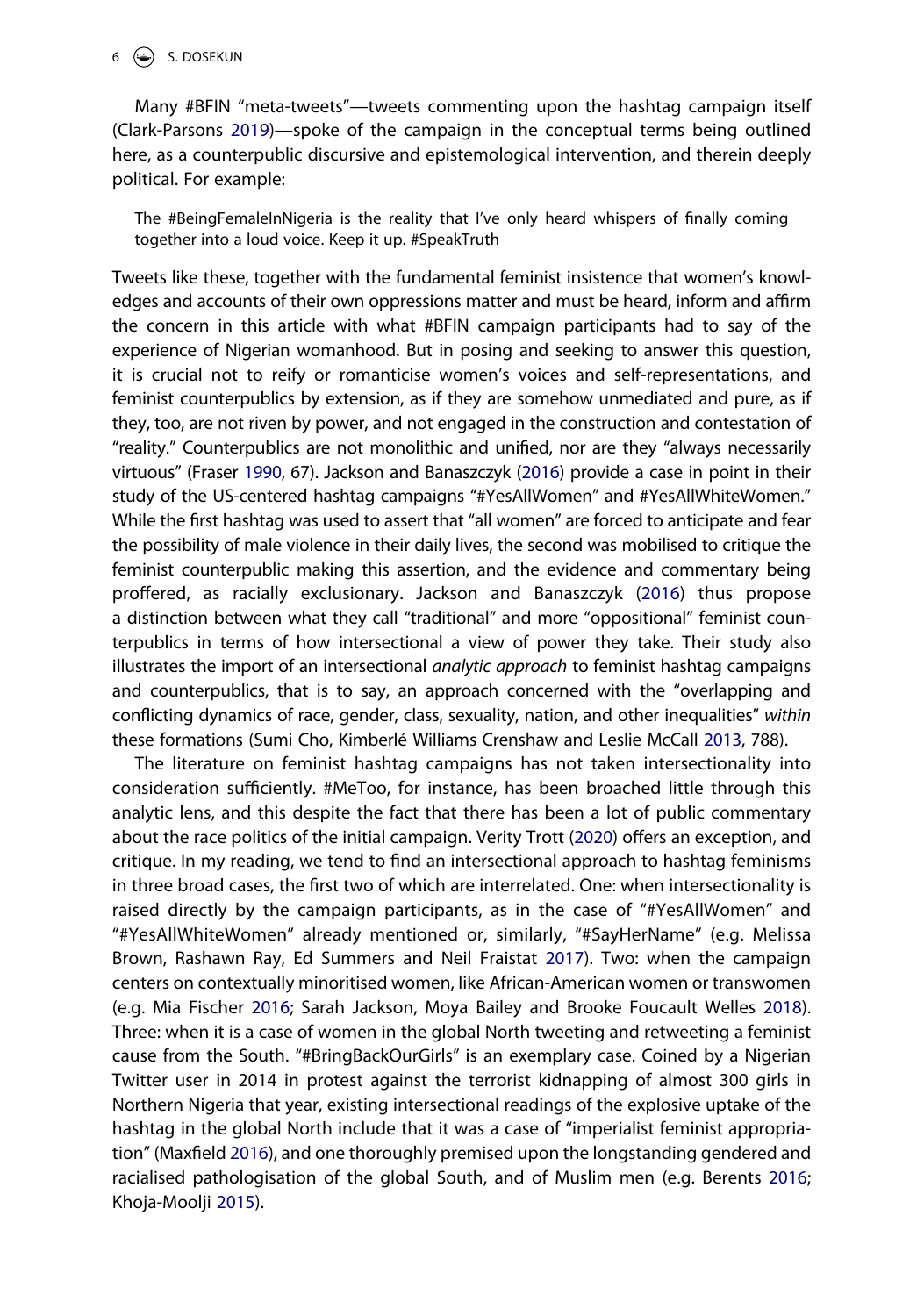My contention, in short, is that analytic attention has tended to be paid to questions of power and positionality within feminist hashtag campaigns when these are *glaring*  features of the campaigns themselves, but hardly otherwise, hardly when the campaigns seem to concern and interpellate a contextually unmarked or even universalised category of "women." This is a major ommission in the literature because it means that central and in fact constitutive aspects of the politics and complexities of hashtag feminisms are being missed or glossed over. Sonora Jha [\(2018\)](#page-16-8) provides an instructive exception in her study of the Indian feminist campaign "#whyloiter," which informs this article. It could be said simply that #whyloiter consisted of "Indian women" protesting violence against women in urban public spaces, but Jha shows, specifies, that the participants were largely "urban middle class, English-speaking, and digital-native" types (Jha [2018](#page-16-8), 73), and argues that these are actually the types of Indian women with most privileged and securitized access to the spaces in contention. Thus by not attending to gender in isolation but rather considering its locally salient articulations with other variously global and local structures of power, Jha [\(2018\)](#page-16-8) shows how an intersectional lens can usefully complexify feminist understandings of feminist hashtags events.

#### **Methodology**

This article is based on a random sample of 700 original #BFIN tweets that, in my reading, used the hashtag to make critical claims and representations about problems and injustices that attend womanhood in Nigeria. The sample derives from a set of just over 7,000 original #BFIN tweets published on June 30 2015, which I downloaded from Twitter in January 2017, of which 5,946 used the hashtag in the minimally feminist manner described above.

<span id="page-7-0"></span>The analysis of the 700 tweets sampled for this article involved two stages, and is informed, too, by my initial reading and sorting of the 7,000-plus original tweets. The first stage of the analysis comprised inductive thematic analysis. Thematic analysis is an interpretive method for systematically identifying and analysing the patterns of meaning within a body of qualitative data (Virginia Braun and Victoria Clarke [2006\)](#page-16-15). Condensing the data into overarching themes, it lends itself to a qualitative analysis of relatively large bodies of text. The article presents the most prevalent and salient themes that I found in the sample of tweets. I arrived at these themes by reading each tweet closely to identify what it was about, and coded accordingly using the qualitative data analysis software NVivo. In particular, I read and coded the tweets for the types of gendered scenarios and issues being discussed (e.g. sexual harassment), the actors and relationships directly involved (e.g. mothers-in-law), the spatio-temporal context, if stated or directly pertinent (e.g. nighttime leisure spaces), and any analysis or commentary proffered about the causes of, or remedies to, the issue at hand (e.g. the law).

The second stage of the analysis was the intersectional one. Understanding subject positions as discursive-material positions that are constituted by, and variously reflect and refract intersectional power dynamics, I read the data closely for the Nigerian female subject positions written into the tweets, whether explicitly or implied. In other words, I read each tweet asking who and where a Nigerian woman would have to be, in terms of the intersecting of gender with structures and dynamics of age, education, class, sexuality, and so on, to be the subject of, or indeed subjected to, the various experiences and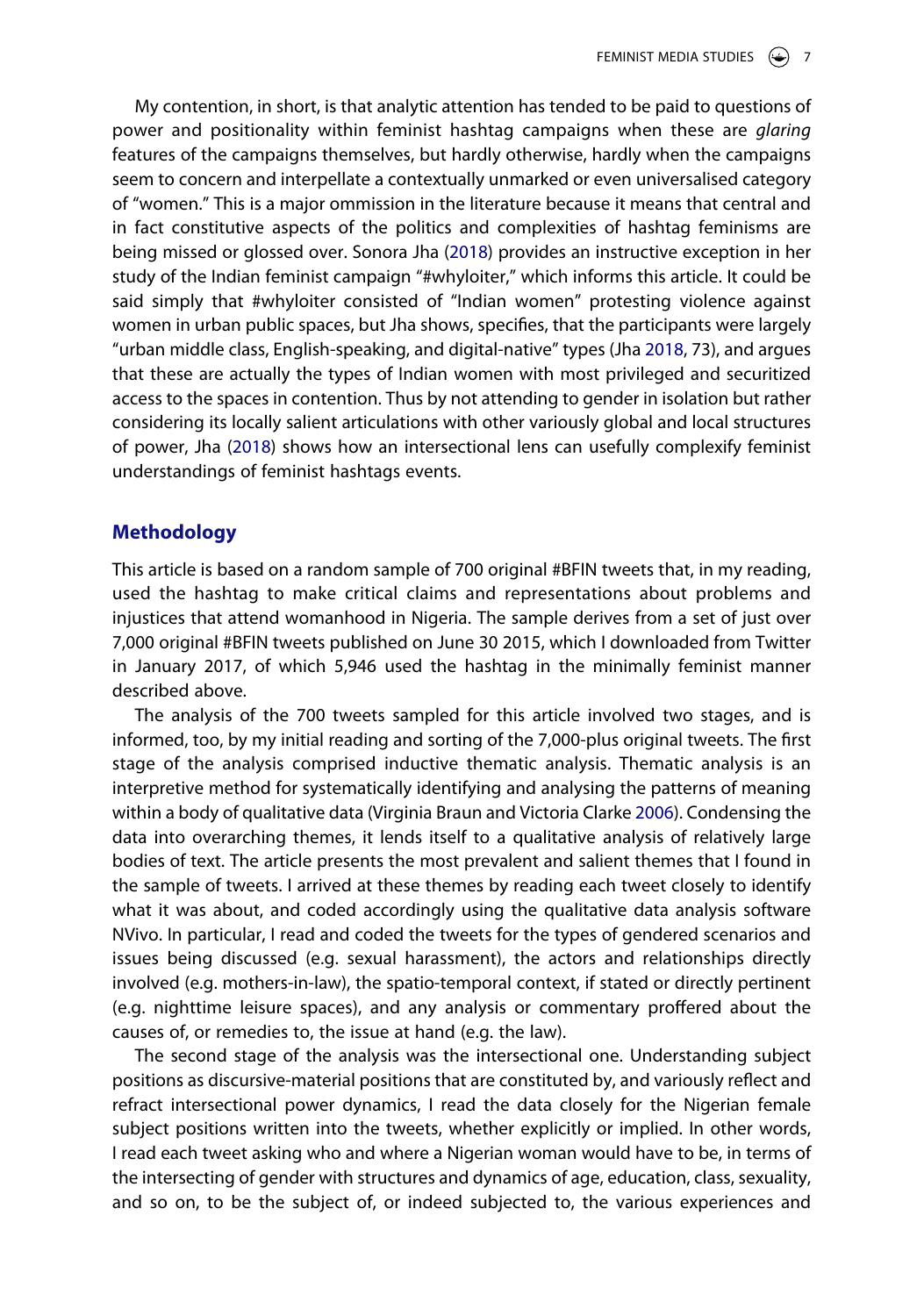#### $8 \quad \Leftrightarrow \quad S.$  DOSEKUN

rationalities of patriarchal power represented in the tweet. It was the combination of the two levels of analysis that led me to the article's central argument that the campaign centered thematically on often "little" ways in which a relatively privileged and empowered type of Nigerian woman is diminished and disparaged as she goes about her everyday.

## **Findings**

Two overlapping themes dominated the #BFIN tweets analysed in this article: heterosexual marriage, and the routine sexist denial and delegitimation of a very particular type of young Nigerian woman that I conceptualise and figure as "empowered." In what follows, I discuss two aspects of each of these themes: (1) the primacy of marriage for young Nigerian women; (2) the injustices of the "typical Nigerian marriage"; (3) the sexualised delegitimation of the "empowered young woman"; and (4) public reassertions of male authority over the "empowered young woman." I present the tweets below as they appeared in the campaign, unedited for errors or quirks of spelling, grammar or formatting, but without any associated Twitter usernames to respect participants' privacy.

### *The primacy of marriage*

As Akinbobola ([2020](#page-15-1)) also found in her discursive analysis of #BFIN tweets, marriage and heterosexual relationships were the single largest theme of discussion. According to the tweets, in Nigeria women are not fully respected or recognised until they are married, and promptly thereafter mothers, and this is conveyed to them continually through mundane remarks, attitudes, and practices. One participant caricatured the reported cultural mindset with the tweet:

#BeingFemaleInNigeria I cured HIVI am a Billionaire BUTAre you married? Do you have children?

Another put the point more plainly:

#BeingFemaleInNigeria we're made to feel like if we're not married, we have failed.

Campaign participants claimed that because of the utter primacy placed on heterosexual marriage for Nigerian women, from about their mid-twenties women face immense pressure from a range of actors to get married. This pressure was said to take the form of persistent expectation, advice, and material action or inaction by others for women to make marriage their utmost priority, to subsume all other desires, plans and ambitions to it, and to be careful to not diminish or jeopardise their "marriageability." Perceived threats to a young Nigerian woman's marriageability, of which many of the #BFIN Tweeters reported being warned personally, include being or seeming "too sexually liberated," leaving marriage "too late," lacking domestic skills or sensibilities, being educationally or professionally "over-ambitious," and having and, more importantly, exhibiting significant social and financial independence. The advice, in a nutshell, was not to be or become, or at the very least not appear, "too empowered." For example: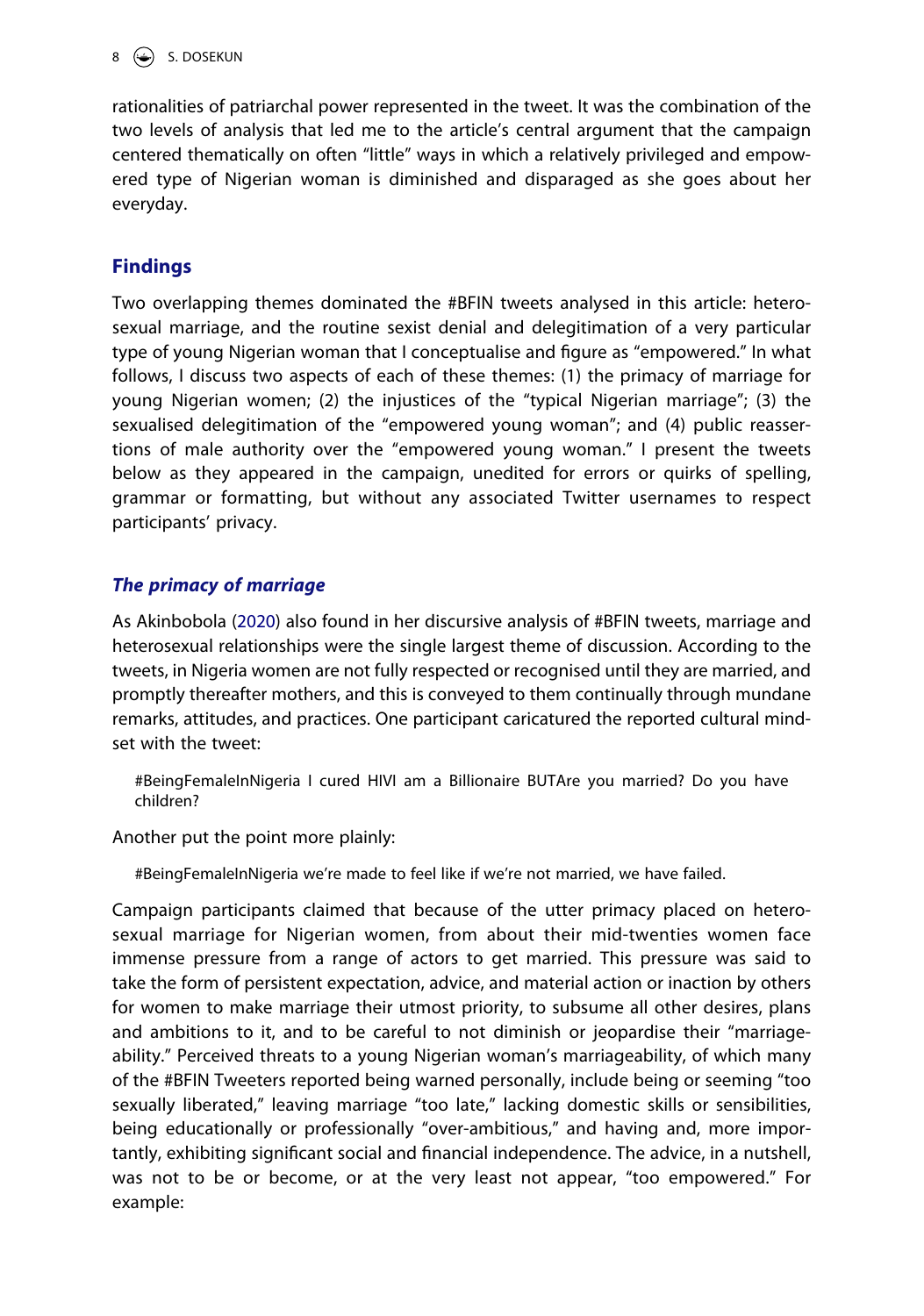Smart young lady, successful in her career and very outspoken gets vibes like: "You talk too much.Who will marry you?" #BeingFemaleinNigeria

A relative of mine told me few years ago NOT to have/drive a car, so as not to drive potential suitors away #BeingFemaleInNigeria

#BeingFemaleInNIgeria Having your father starve you, financially because he'd rather u were married than pursuing a masters

A related dilemma reported in the tweets is that even as women are encouraged to make marriage their ultimate goal and made to believe and feel that it will be their greatest achievement, and warned that their biological and social "clocks" are ticking, they are discouraged from taking action to initiate romance with men or to steer existing relationships towards marriage. In their accounts, to be a marriageable young Nigerian woman also requires being passive about marriage with actual or prospective male partners, ceding agency, authority, and choice over the matter to men.

### *The injustices of the "typical Nigerian marriage"*

Tweet after tweet described what I will call "the typical Nigerian marriage" as one in which women suffer greatly. Both directly and indirectly, the tweets blamed "the typical Nigerian husband." But other actors and forces were very much implicated too, from women's natal families and in-laws to religious authorities to "the culture" at large. In fact, overall, participants' critiques of the typical Nigerian marriage, and what read often as expressions of pain and betrayal, were directed less at "the typical husband" than at the cast of external characters said to support and excuse his unjust behaviour, and expect and exhort the typical Nigerian wife to "endure."

In addition to domestic violence and infidelity, which were significant themes in their own right in the data (also Akinbobola [2020\)](#page-15-1), the reported conditions that a Nigerian wife is likely to face and be expected to endure include her husband's chauvinist attitudes and behaviour, mistreatment by her in-laws, and, alongside a demanding and potentially "bread-winning" career outside the home, near sole responsibility for the domestic, parental, emotional, and even spiritual labours of keeping her marriage and family intact. For example:

#beingfemaleinnigeria endure your husbands cheating/abuse because "you're not the first" and because "the kids"

#beingfemaleinNigeria you have put in the time at work and still come home to house chores

#BeingFemaleInNigeria even if you are the bread winner of the mArraige you will still be treated as less than an equal from your husband

<span id="page-9-0"></span>As in the first tweet above, a recurring contention was that domestic violence is normalised in Nigeria as women's common lot, hence something that the individual woman must come to accept. Participants also claimed that not only are women blamed for this violence, they are expected and counselled to make amends for it. The typical Nigerian husband is also not held accountable for cheating on his wife, participants alleged. Instead, ready to excuse his actions is a "male sex drive discourse," which positions men as naturally driven by, and unable to control, their sexual urges (Wendy Hollway [1984](#page-16-16)),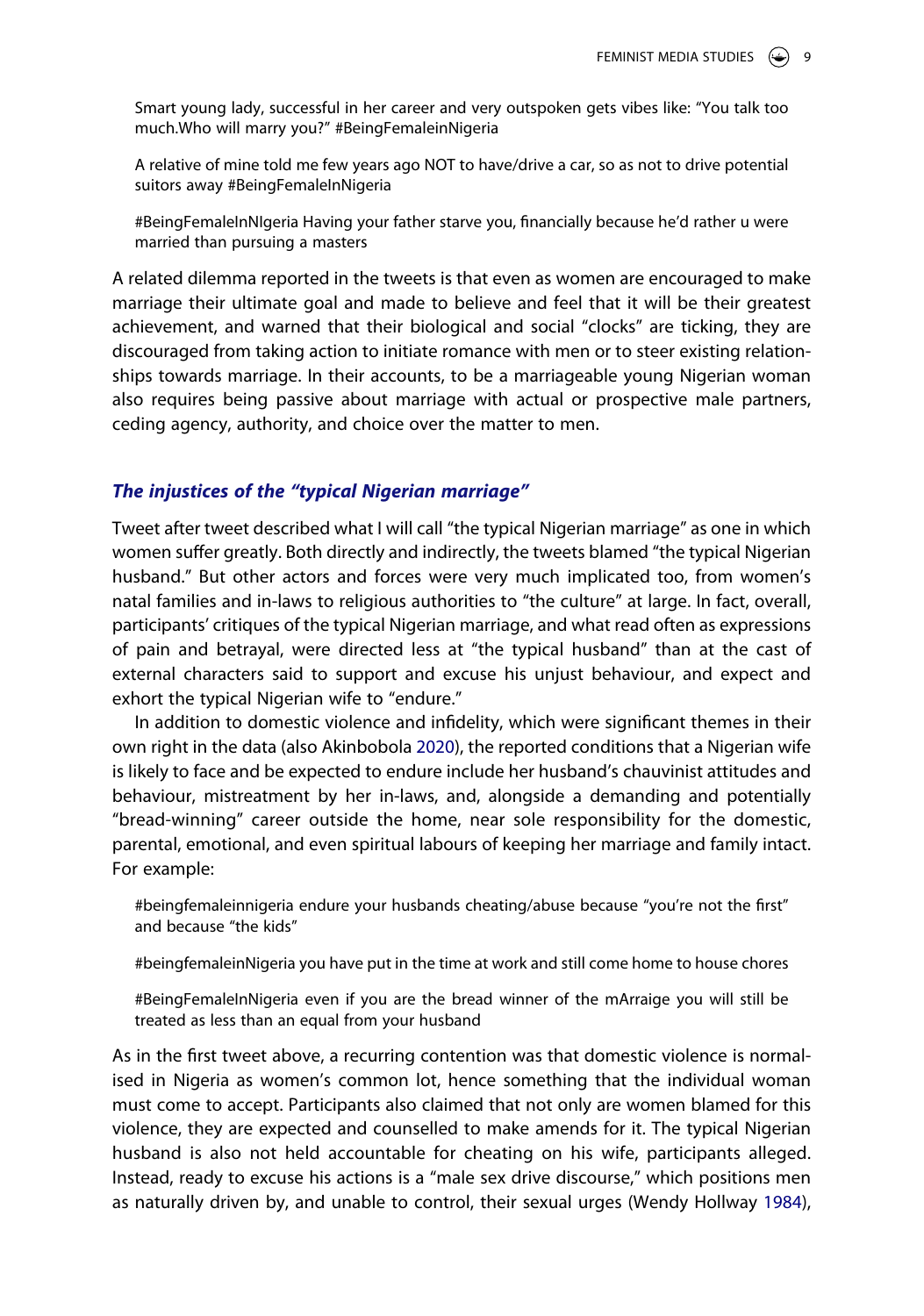and articulating with this, they claimed, are sexist notions that it is ultimately a woman's responsibility to keep her husband faithful by keeping him satisfied—and not only sexually. What was painted as, overall, a grossly unfair absolution of male responsibility in the typical marriage extended to infertility and the lack of male children, both of which were named in the tweets as major problems that a Nigerian wife might face, and, once again, be blamed for disproportionately.

Divorce, some Tweeters opined, is not really a socially and culturally viable choice for a Nigerian woman. Others considered that it can be an option, but only if a woman were sure that she could bear the steep psychological and social costs, that she may be "SEEN AS ENTIRELY HOPELESS," for instance, one tweeter declaimed.

#### *Sexualised delegitimation of "the empowered woman"*

The tweets were peppered with derogatory sexual names for women: "*ashewo*," "runs girl," "slut," "whore," "hoe." "*Ashewo*" is lingo in Nigeria for "prostitute," for a woman figured as trading sex. "Runs girl" designates a particular "*ashewo"* type, namely a young urban woman who engages in transactional heterosexual relationships, typically with older, wealthy men, and less to escape poverty than to enjoy a consumerist lifestyle and social mobility (e.g. see Oludayo Tade and Adeshewa Adekoya [2012](#page-17-17)).

<span id="page-10-1"></span>A number of tweets reported that breaching conservative gendered codes of "embodied respectability" (Balogun [2020\)](#page-16-2) is reason for a Nigerian woman to be deemed the *ashewo* type. For example:

Being an 'ashawo' if you wear revealing clothing #beingfemaleinnigeria

<span id="page-10-0"></span>However, much more than the politics of embodied respectability, the greater claim and concern in the tweets about the sexualised slandering and typologising of Nigerian women pertained to the politics of "women's empowerment," and to a particular type of Nigerian woman that, figuratively, I call "empowered." As represented and voiced in the tweets, "the empowered Nigerian woman" is educated, capacious, and confident. Independent-minded, she earns and exercises discretion over her own money. To borrow Pumla Gqola's description of a similar type in the "new South Africa," she is an "urban, upwardly mobile woman. She has a career, and she is ambitious and driven" (Gqola [2016](#page-16-17), 123; see also Dosekun [2020\)](#page-16-3). The tweets alleged that, in everyday Nigerian life, myriad signs and examples of an empowered young woman's success or achievement in her public endeavours may be read and "explained" as the fruit of her engagement in private heterosexual transacting. Unspecified was whether this alleged, deeply sexist mode of reading successful and achieving women is based on an actual and literal belief that women simply cannot get ahead without male favours, or whether it is just a convenient trope to delegitimate them. Whichever the case, according to the Tweeters, it means for the empowered Nigerian woman that she is haunted by the name and concept of the *ashewo*. Her very empowerment becomes the putative sign that she might be the morally disreputable type. For example:

#BeingFemaleInNigeria you must be using your body to get good grades at school and then promotion at work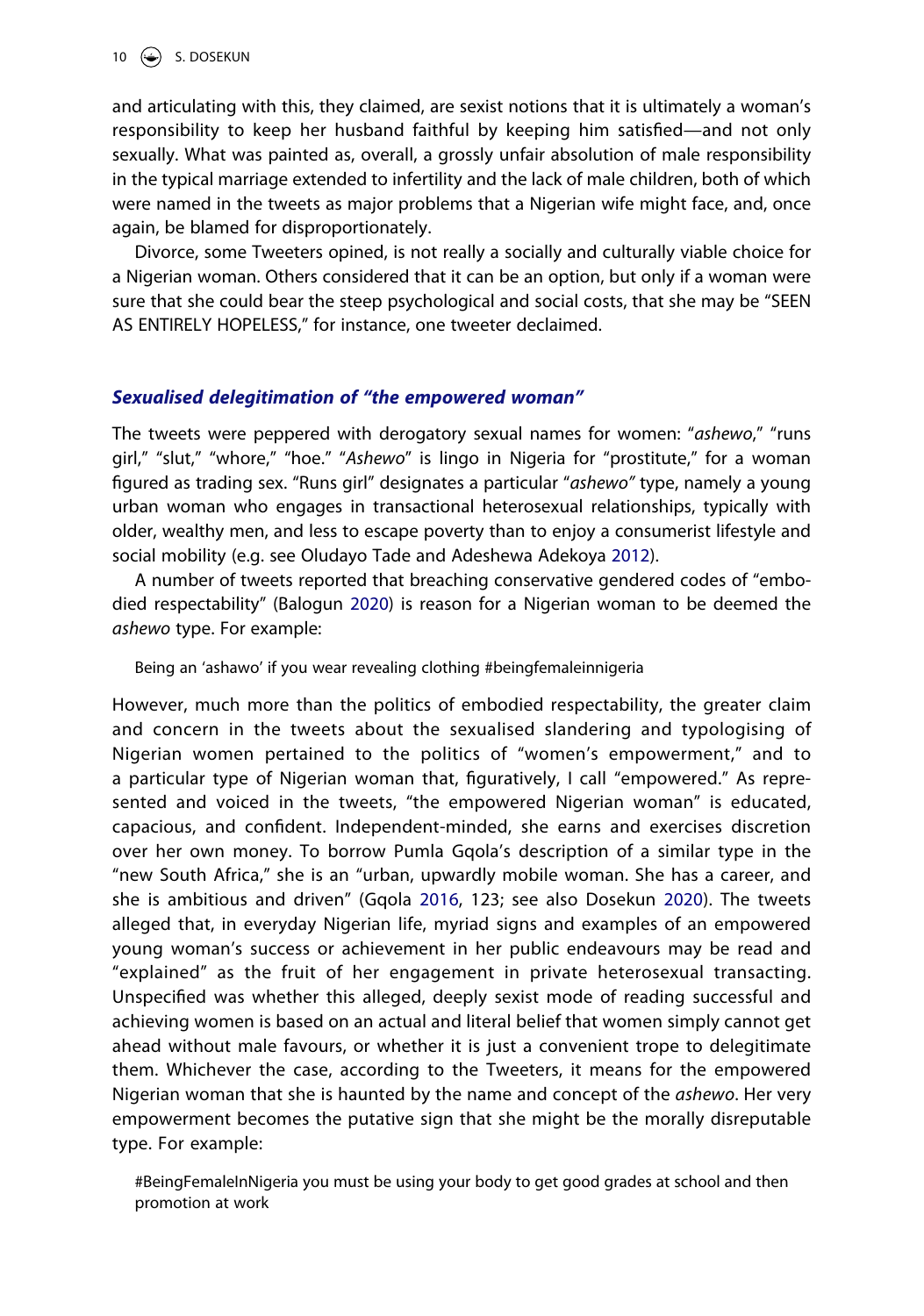When a single female is living large even when she has a genuine source of income, dey wil term her \*a runs gurl\* #BeingFemaleInNigeria

#BeingFemaleInNigeria if you travel frequently to Dubai, you must be an escort or must have a sugar daddy. No two ways

Participants complained about the moral insult of what they depicted as a mundane cultural commonsense, especially that it refuses to recognise or credit women for their talents, skills and hard work. The ramifications in the workplace are not merely that women are not given their fair dues, some noted. More fundamentally, the notion that women always have the additional resource of heterosex, and thus of men ("provider husbands" included), may mean that their ambitions and material need to advance in the workplace may be overlooked. Yet another possible outcome of the sexualised conceptualisation and suspicion of the empowered young woman discussed in the tweets is that it may force women of this type to compromise their very empowerment and independence by resorting to men to provide them with a "respectable" front. One participant gave an example:

#beingfemaleinnigeria my friend couldnt rent a 3bedroom house untill she presented her fake husband to her landlady

#### *Public reassertions of male authority over the empowered woman*

#BFIN Tweeters described scene after scene of agentic, capacious, and assertive women being silenced, subordinated and invisibilised in the course of their routine public lives. Crucially, as a number of examples below will show, the reported modality of these processes of sexist diminishment was often by way of reference to the patriarchal order of the private sphere. Thus what participants were describing were scenes of women being put "*back*" in their putative position, being reminded that as empowered as they may be in some domains or spheres of their lives, and in their own self-estimation or aspiration, the final, fundamental and also normative order of things remains one of female subordination to men.

A number of the campaign participants cast the problem in terms of "voice," claiming that Nigerian women are expected to mute themselves in public, especially to and for men, at the same time that men do not hesitate to speak for and over them. For example:

#beingfemaleinNigeria means even male strangers assume they have the right to speak before you in any conversation

#BeingFemaleInNigeria you can't raise your voice to show you're disgruntled in public, or even scold a man because women don't do that:)

Describing scenarios in which women do challenge men in public, a number of tweets were strikingly uniform in claiming that, as already briefly stated, women's culturally subordinate private status is invoked to discipline them, to cut them back to size:

When you are upset & raise your voice at a man in public,they'll ask if thats the way you talk to your husband at home #BeingFemaleInNigeria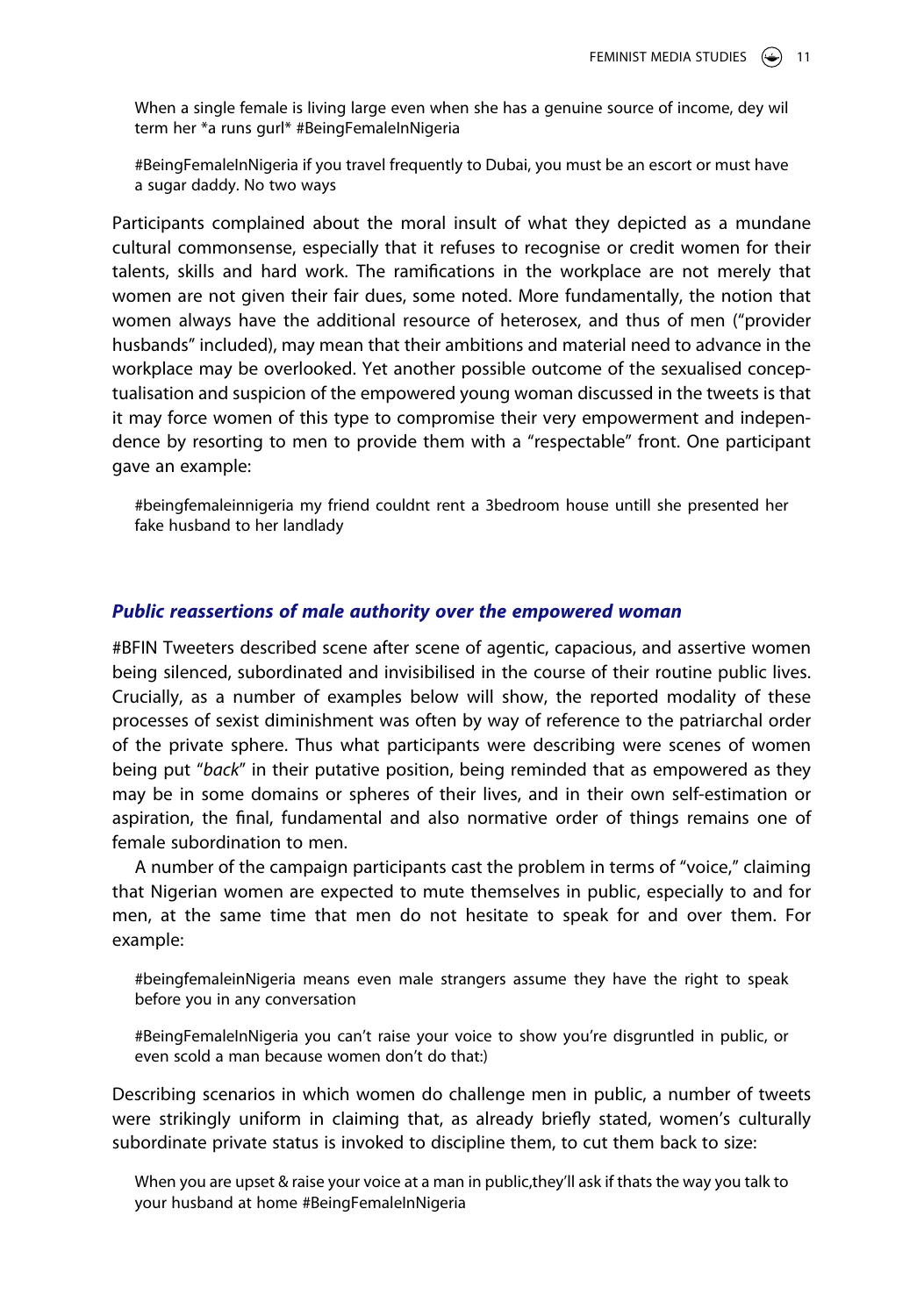#### 12  $\left(\bigcirc\right)$  S. DOSEKUN

#BeingFemaleInNigeria, I heard men say of female co-workers "why's she upset? So, if she were my girlfriend I wouldnt be able to scold her?

#BeingfemaleinNigeria Him: How dare you talk back!I have your kind at home washin my clothes!Useless Akowe woman.Just because I hit ur car

The last of the tweets above is written in the voice of a man who is at fault in a car accident with a woman and admits as much, but nonetheless dismisses the woman's protestations, indeed her very right to protest, by reminding her that ultimately she is not a subject to him, but an object: a woman, of which he "possesses" one himself, back at home doing his chores. "*Akowe*" is Yoruba for "educated," "learned." Indicated in the depiction of this scene then, and arguably implied in the tweet preceding it about men assuming as much a right to scold women in the workplace as at home, is that, from the male point of view, the "problem" is women's so-called empowerment: it is being an "*akowe"* type that causes a Nigerian woman to forget her place vis-à-vis men.

In addition to such assertive enactments of male supremacy, authority and proprietorship over the empowered Nigerian woman in public, participants reported more quiet and implicit assumptions and performances of the same by third parties. For example:

#beingfemaleinnigeria is tipping the restaurant worker with YOUR money from YOUR bag but the worker thanking your male companion instead

#beingfemaleinnigeria u walk into an office with a male PA, and they acknowledge the man b4 u

According to such tweets, for the mere fact of being or appearing in public with a man, in Nigeria a woman may find denied not only her voice, agency and standing, but her personhood, even her mere presence, even when, as in the last example above, she has a higher social status than the man.

#### **Discussion**

The viral hashtag campaign "#BeingFemaleinNigeria" brought to Nigerian and more global public attention Nigerian women's accounts and views of gendered oppression and injustice in their everyday lives. Focused on the most prevalent issues and problems and Nigerian female subject positions represented in the campaign, *per force* not retelling the whole story of it, the thematic and intersectional analysis undertaken in this article has shown that the campaign's representations centered a type of young Nigerian woman who, although a product of her socio-cultural environment, finds that she comes to be and do, and have and want, "too much" for it, more than is deemed acceptable, and respectable, for a woman. One participant summed up this type of Nigerian woman's problems thus:

You're guilty of having aspirations different from what society expects. #BeingFemaleInNigeria

Whether pursuing a master's or PhD degree, driving a Range Rover, travelling abroad, aspiring less to marriage than a professional career or earning more than her husband, to cite but a few further examples from the tweets, as told by the Tweeters the Nigerian woman able and inclined to do such things is subject to patriarchal and sexist restraint,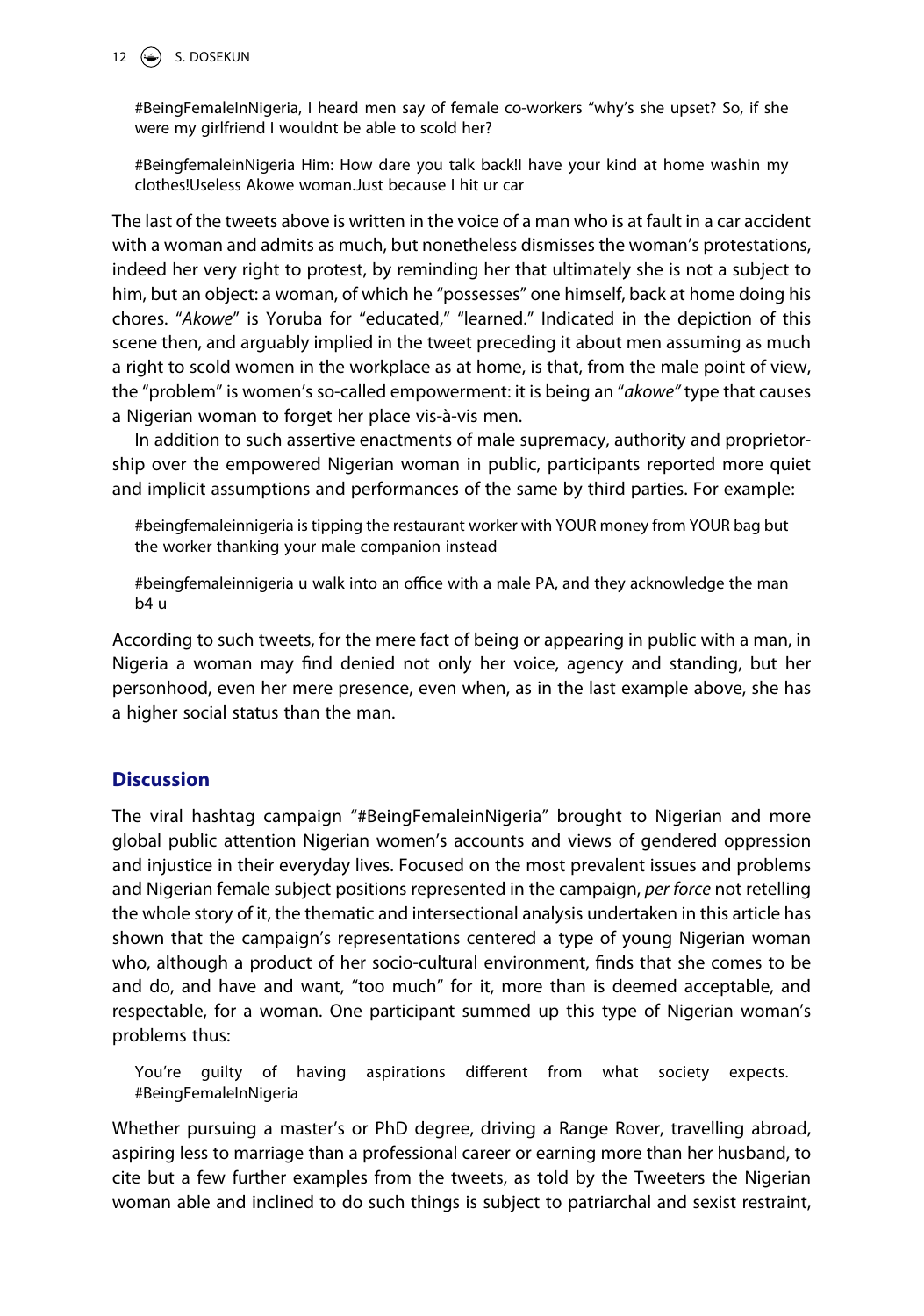diminishment, and delegitimation. The forms that her disciplining and disempowerment were said to take include male violence and authoritarianism, sexualised suspicion and slander, and overweening pressure to assume the "proper" subject position and mentalities of the submissive and long-suffering wife.

In a country where over 40% of population lives in extreme poverty, GDP per capita is less than US\$3,000, and almost half of adult women are said to be functionally illiterate,<sup>[2](#page-15-7)</sup> it is quite obvious that the dominant textual subject of the #BFIN tweets is very far from representative of Nigerian women as a whole. She is distinguished by clear, often immense, socio-economic advantage, and by an also structural embodied disposition, a habitus, of empowerment, both of which enter constitutively into the fabric and logics of much of the everyday sexism of which the tweets told. Consider, for example, that all the tweets critiquing sexist notions that Nigerian women detract from their marriageability if they become "too educated" concerned their pursuit of *postgraduate* education specifically, which is to say, a level of "too educated" very far beyond the material reach of most and "average" Nigerian women.

But if class is glaring as an analytic without which the predominant themes, claims and textual voices of the #BFIN hashtag campaign cannot be understood, also glaring was its absence or invisibility as a critical consideration within the tweets themselves. The relatively or in some cases extremely privileged material conditions contained within and often necessary to many of the scenes and logics of everyday sexism depicted in the tweets went unnamed, unacknowleged, and unreflected upon. The lack of reflection upon the mediations of class in what was being tweeted included a lack of consideration of class *difference*, that class mediates differentially. One critical result, I argue, is that there was a missed opportunity in the campaign to trace and consider the points of connection and continuity, but also divergence, between the kinds of stories, the kinds of tweets, that Nigerian women across the class spectrum might write. For instance, while, as shown, the patriarchal curtailment of Nigerian women's education was a line of discussion and concern in the campaign, in the 700 tweets I analysed there was no reference to or consideration of the fact that, for most Nigerian women or indeed girls who experience this problem, "grinding poverty" is the single largest causal factor intersecting with the sociocultural structure of male dominance (Tope Alabi and Stephen Olabode Alabi [2013](#page-15-8), 10). Likewise, while there was nothing in the tweets to suggest that it is only privileged "empowered" types who may find that their "success" invites sexualised suspicion and slandering, there was also no reflection on if and how such constructs are relative. Research from across Africa, not just Nigeria, has shown that working class urban women and girls deemed "too independent" and "haughty" for their social station have long been imagined, called and acted upon as sexually disreputable, including, quite crucially, *by elite women* (e.g. see Saheed Aderinto [2015](#page-15-9); Abosede George [2014\)](#page-16-18).

<span id="page-13-1"></span><span id="page-13-0"></span>A small number of the tweets were actively elitist, where part of the problem being described and regretted was that a Nigerian woman might find herself pushed by patriarchal norms towards gendered subject positions, practices and modes of embodiment "inferior" to her own, belonging ordinarily to working class or even immiserated others. For example:

#BeingFemaleInNigeria means all the house chores responsibility is on you alone unless you employ a house girl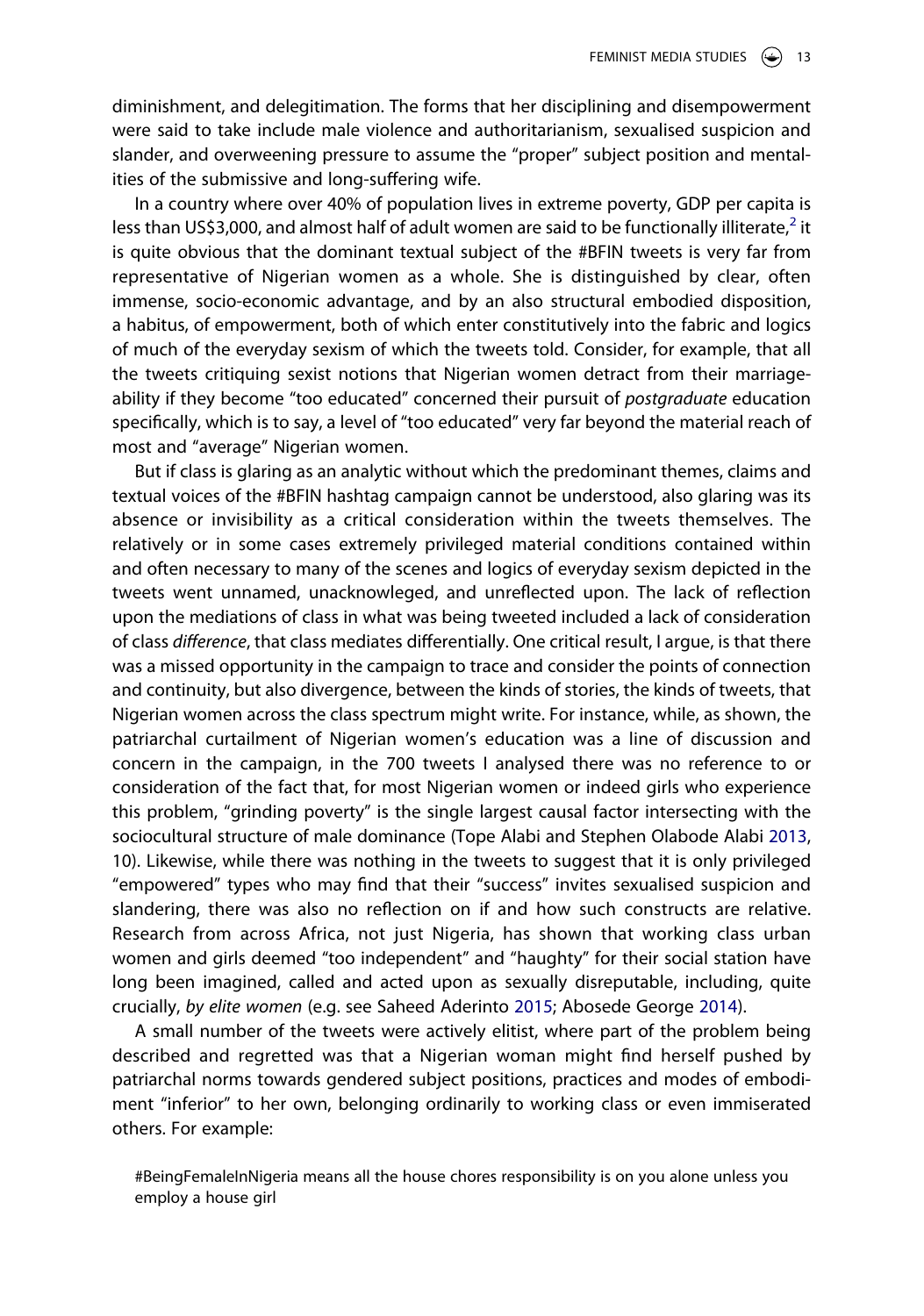14  $\left(\bigcirc\right)$  S. DOSEKUN

#BeingFemaleInNigeria U dare not say you don't like cooking or even be lazy abt it. ur manicure even tells alot about hw domesticated u r

As I have already begun to indicate, like material privilege, also unnamed and unreflected upon in the tweets was the converse matter of poverty. This is an utterly striking omission given how large and central poverty is as a social issue in Nigeria, and how manifest, how visible it is, arguably even for those who might not live it personally. Of the 700 tweets upon which this article is based, *only two* explicitly addressed the intersecting and imbricating of gendered and classed oppressions:

#BeingFemaleInNigeria girls from poorer homes had to hawk on the street, and suffered being groped by entitled men

#BeingFemaleInNigeria Being very unfair to domestic female domestic workers

As I read it, the subject of the last tweet is not the mistreated domestic worker, rather the subject is the antagonist, the one *being* "very unfair." If so, the tweet gestures towards the fact that, for some Nigerian women, the experience of Nigerian womanhood includes the experience of oppressing less powerful or opportuned Nigerian women. Thus the tweet surfaces as one factor in the gendered subjugation of Nigerian women unequal power relations between said women themselves.

<span id="page-14-0"></span>Except where maternal figures were being blamed for imposing patriarchal values on younger women, the findings of this article are that consciousness of "the vexed dynamics of difference and the solidarities of sameness" (Cho et al. [2013,](#page-16-11) 787) within the social and identity category of "female and Nigerian" appears tended to be absent from the #BFIN campaign. So too was "awareness of one's disadvantage on one dimension of identity intersecting with advantage on another dimension" (Ronni Michelle Greenwood and Aidan Christian [2008,](#page-16-19) 406). This last point is particularly pertinent given that, as the article has sought to show, the tweets tended to enunciate and problematise gendered disadvantage from other social positions that were quite advantageous and normative. Thus in addition to being unrepresentative of and for the larger Nigerian context, on balance the campaign's representations showed a lack of intersectional consciousness and reflexivity about this context, around social class especially.

Yet that the #BFIN campaign may not have told of all, most or even "typical" Nigerian women, that its predominant voice tended to be unreflexive about the mediations of class and privilege, does not simply nullify its feminist political and epistemological import. Women's stories of what we might perhaps now need to qualify as "elite everyday sexism" are still stories of sexism, and for them to be told and publicised, and aggregated and archived, matters. They are also instructive. One of the many things the relative elitism of the representations and discourses of the #BFIN campaign allows us to consider is that patriarchal power does not simply retreat as women advance.

But also of utmost import for how this campaign is researched, understood, and represented, by feminists especially, is to not miss or minimise its various exclusions, contradictions, even oppressive contentions and ommissions for different kinds of Nigerian women, rendering it a simple, and simply to-be-celebrated, case of Nigerian and African feminist counterpublic activism and knowledge production. It is obvious that just because a hashtag campaign challenges patriarchal power does not mean that, whether in its very conception or as a result of its virality, whether inadvertent or deliberate, the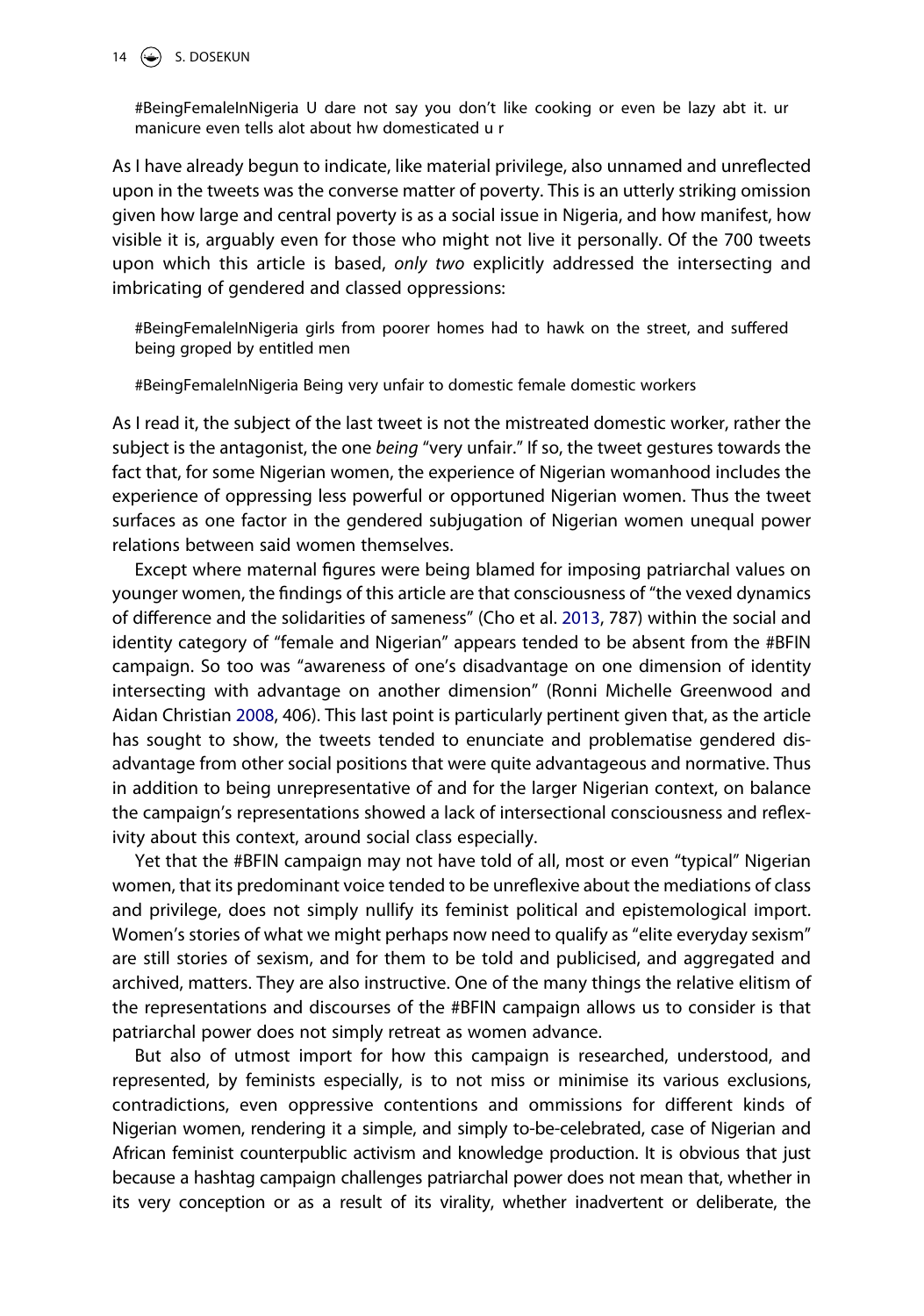campaign may not at the same time reinscribe other sites and structures of social power and injustice that bear adversely on some women's lives and stories. It follows that feminist scholars of these crucial and burgeoning sites of feminist activism and self-representation must pay critical attention to their internal politics and constitution, to the fact of power relations, gaps, even hostilities, between women. To not do so is to risk complicity in these dynamics, such that our scholarship joins and undergirds "structures of knowledge production that can themselves be the object of intersectional critique" (Cho et al. [2013,](#page-16-11) 796).

#### **Notes**

- <span id="page-15-0"></span>1. According to the data I downloaded from Twitter in January 2017.
- <span id="page-15-7"></span>2. Statistics retrieved on June 19 2020, from <https://ourworldindata.org/country/nigeria>

#### **Acknowledgments**

My thanks to the anonymous readers of this manuscript, as well as to Mehita Iqani and Rachel O'Neill, for constructive comments on earlier drafts.

#### **Disclosure statement**

No potential conflict of interest was reported by the authors.

#### **Notes on contributor**

*Simidele Dosekun* is an assistant professor in the Department of Media and Communications at the London School of Economics and Political Science. Her research centres black African women to explore questions of gender, race, subjectivity and power in a global context. E-mail: s.o.dosekun@lse.ac.uk

#### **References**

- <span id="page-15-4"></span>Abah, Adedayo. [2008.](#page-4-0) "One Step Forward, Two Steps Backward: African Women in Nigerian Video-Film." *Communication, Culture & Critique* 1 (4): 335–357. doi:[10.1111/j.1753-](https://doi.org/10.1111/j.1753-9137.2008.00027.x) [9137.2008.00027.x.](https://doi.org/10.1111/j.1753-9137.2008.00027.x)
- <span id="page-15-5"></span>Adeniyi-Ogunyankin, Grace. [2014](#page-4-1). ""Spare Tires,""Second Fiddle," and "Prostitutes"?: Interrogating Discourses about Women and Politics in Nigeria." *Nokoko* 4: 11–40.
- <span id="page-15-9"></span>Aderinto, Saheed. [2015.](#page-13-0) *When Sex Threatened the State: Illicit Sexuality, Nationalism, and Politics in Colonial Nigeria, 1900-1958*. Urbana: University of Illinois Press.
- <span id="page-15-2"></span>Adichie, Chimamanda Ngozi [2009.](#page-3-0) "The Danger of a Single Story" *TEDGlobal 2009*, Accessed 9 February 2020. https://www.ted.com/talks/chimamanda\_adichie\_the\_danger\_of\_a\_single\_story
- <span id="page-15-3"></span>Agbalajobi, Damilola Taiye. [2021](#page-3-1). *Promoting Gender Equality in Political Participation: New Perspectives on Nigeria*. Lanham: Rowman & Littlefield.
- <span id="page-15-1"></span>Akinbobola, Yemisi. [2020.](#page-1-0) "Defining African Feminism (S) While# BeingFemaleinNigeria." *African Diaspora* 12 (1–2): 64–88. doi:[10.1163/18725465-bja10009.](https://doi.org/10.1163/18725465-bja10009)
- <span id="page-15-8"></span>Alabi, Tope, and Stephen Olabode Alabi. [2013](#page-13-1). "Female Education: A Sociological Analysis of Girl-child Education in Nigeria." *International Journal of Educational Policy Research and Review*  1 (1): 6–13.
- <span id="page-15-6"></span>Baer, Hester. [2016](#page-5-0). "Redoing Feminism: Digital Activism, Body Politics, and Neoliberalism." *Feminist Media Studies* 16 (1): 17–34. doi:[10.1080/14680777.2015.1093070.](https://doi.org/10.1080/14680777.2015.1093070)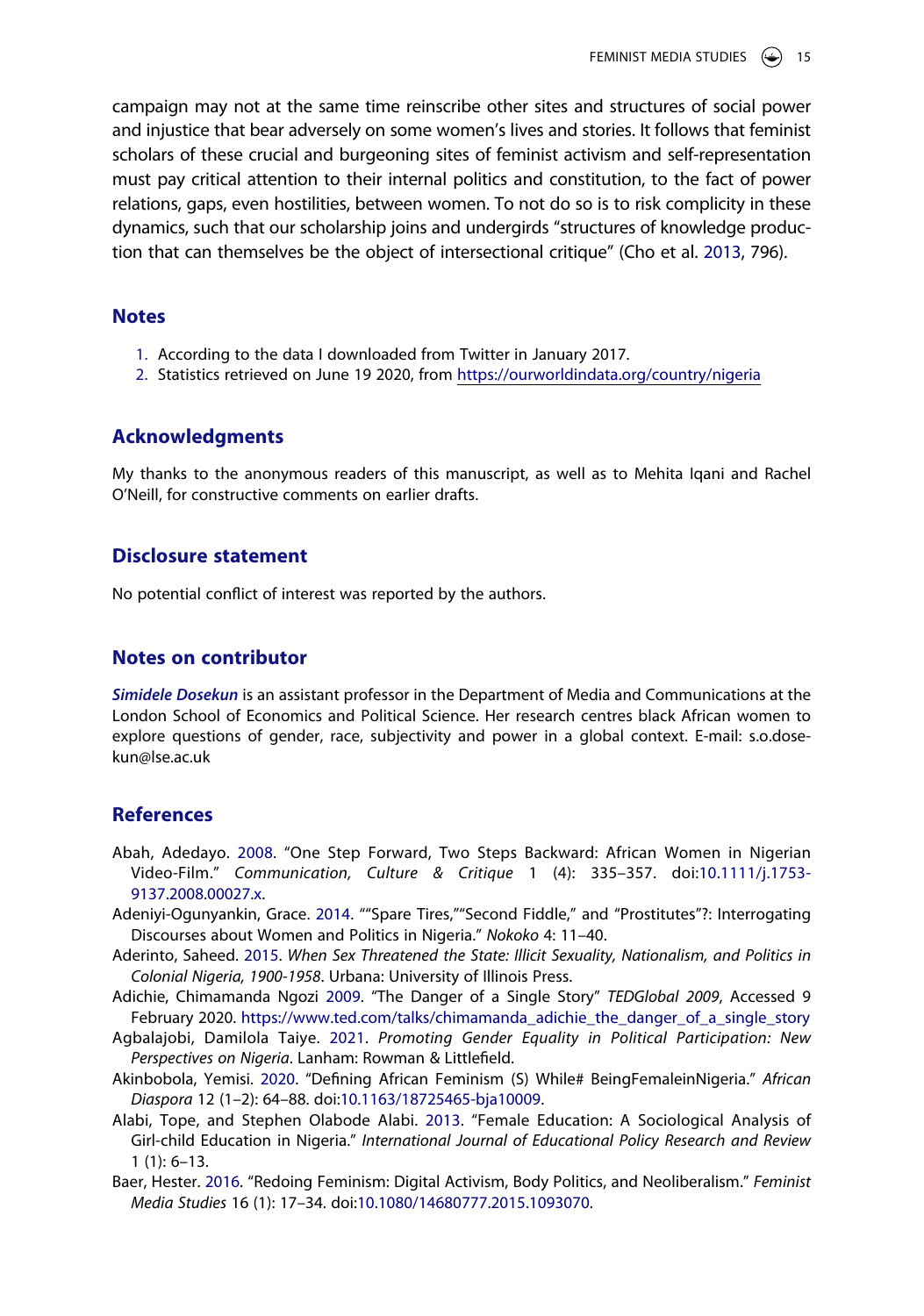16  $\left(\bigcirc\right)$  S. DOSEKUN

- <span id="page-16-1"></span>Bako, Mandy Jollie, and Jawad Syed. [2018.](#page-3-2) "Women's Marginalization in Nigeria and the Way Forward." *Human Resource Development International* 21 (5): 425–443. doi:[10.1080/](https://doi.org/10.1080/13678868.2018.1458567) [13678868.2018.1458567](https://doi.org/10.1080/13678868.2018.1458567).
- <span id="page-16-2"></span>Balogun, Oluwakemi. [2020.](#page-4-2) *Beauty Diplomacy: Embodying an Emerging Nation*. Palo Alto: Stanford University Press.
- <span id="page-16-9"></span>Berents, Helen. [2016.](#page-5-1) "Hashtagging Girlhood: #iammalala, #bringbackourgirls and Gendering Representations of Global Politics." *International Feminist Journal of Politics* 18 (4): 513–527. doi:[10.1080/14616742.2016.1207463](https://doi.org/10.1080/14616742.2016.1207463).
- <span id="page-16-15"></span>Braun, Virginia, and Victoria Clarke. [2006](#page-7-0). "Using Thematic Analysis in Psychology." *Qualitative Research in Psychology* 3 (2): 77–101. doi:[10.1191/1478088706qp063oa.](https://doi.org/10.1191/1478088706qp063oa)
- <span id="page-16-12"></span>Brown, Melissa, Rashawn Ray, Ed Summers, and Neil Fraistat. [2017.](#page-6-0) "#sayhername: A Case Study of Intersectional Social Media Activism." *Ethnic and Racial Studies* 40 (11): 1831–1846. doi:[10.1080/](https://doi.org/10.1080/01419870.2017.1334934) [01419870.2017.1334934](https://doi.org/10.1080/01419870.2017.1334934).
- <span id="page-16-6"></span>Carter Olson, Candi. [2016.](#page-5-2) "#bringbackourgirls: Digital Communities Supporting Real-World Change and Influencing Mainstream Media Agendas." *Feminist Media Studies* 16 (5): 772–787. doi:[10.1080/](https://doi.org/10.1080/14680777.2016.1154887) [14680777.2016.1154887](https://doi.org/10.1080/14680777.2016.1154887).
- <span id="page-16-11"></span>Cho, Sumi, Kimberlé Williams Crenshaw, and Leslie McCall. [2013](#page-6-1). "Toward a Field of Intersectionality Studies: Theory, Applications, and Praxis." *Signs: Journal of Women in Culture and Society* 38 (4): 785–810. doi:[10.1086/669608.](https://doi.org/10.1086/669608)
- <span id="page-16-4"></span>Clark-Parsons, Rosemary. [2019.](#page-5-3) "I See You, I Believe You, I Stand with You":# MeToo and the Performance of Networked Feminist Visibility." *Feminist Media Studies* 21 (3): 362–380.
- <span id="page-16-3"></span>Dosekun, Simidele. [2020.](#page-4-2) *Fashioning Postfeminism: Spectacular Femininity and Transnational Culture*. Urbana: University of Illinois Press.
- <span id="page-16-0"></span>Ekine, Sokari. [2008](#page-3-3). "Women's Responses to State Violence in the Niger Delta." *Feminist Africa* 10: 67–83.
- <span id="page-16-13"></span>Fischer, Mia. [2016.](#page-6-2) "#free\_cece: The Material Convergence of Social Media Activism." *Feminist Media Studies* 16 (5): 755–771. doi:[10.1080/14680777.2016.1140668](https://doi.org/10.1080/14680777.2016.1140668).
- <span id="page-16-10"></span>Fraser, Nancy. [1990.](#page-5-4) "Rethinking the Public Sphere: A Contribution to the Critique of Actually Existing Democracy." *Social Text* 25: 56–80. doi:[10.2307/466240.](https://doi.org/10.2307/466240)
- <span id="page-16-18"></span>George, Abosede. [2014](#page-13-0). *Making Modern Girls: A History of Girlhood, Labor, and Social Development in Colonial Lagos*. Athens: Ohio University Press.
- <span id="page-16-5"></span>Gouws, Amanda. [2018.](#page-5-5) "#endrapeculture Campaign in South Africa: Resisting Sexual Violence through Protest and the Politics of Experience." *Politikon* 45 (1): 3–15. doi:[10.1080/](https://doi.org/10.1080/02589346.2018.1418201) [02589346.2018.1418201](https://doi.org/10.1080/02589346.2018.1418201).
- <span id="page-16-17"></span>Gqola, Pumla. [2016.](#page-10-0) "A Peculiar Place for A Feminist? The New South African Woman, *True Love*  Magazine and Lebo(gang) Mashile." *Safundi* 17 (2): 119–136. doi:[10.1080/](https://doi.org/10.1080/17533171.2016.1178470) [17533171.2016.1178470](https://doi.org/10.1080/17533171.2016.1178470).
- <span id="page-16-19"></span>Greenwood, Ronni Michelle, and Aidan Christian. [2008.](#page-14-0) "What Happens When We Unpack the Invisible Knapsack? Intersectional Political Consciousness and Inter-Group Appraisals." *Sex Roles*  59 (5–6): 404–417. doi:[10.1007/s11199-008-9439-x.](https://doi.org/10.1007/s11199-008-9439-x)
- <span id="page-16-16"></span>Hollway, Wendy. [1984](#page-9-0). "Gender Difference and the Production of Subjectivity." In *Changing the Subject: Psychology, Social Regulation and Subjectivity*, edited by Julian Henriques, Wendy Hollway, Cathy Urwin, Couze Venn, and Valerie Walkerdine, 227–263. London: Methuen.
- <span id="page-16-14"></span>Jackson, Sarah, Moya Bailey, and Brooke Foucault Welles. [2018](#page-6-2). "#girlslikeus: Trans Advocacy and Community Building Online." *New Media & Society* 20 (5): 1868–1888. doi:[10.1177/](https://doi.org/10.1177/1461444817709276) [1461444817709276.](https://doi.org/10.1177/1461444817709276)
- <span id="page-16-7"></span>Jackson, Sarah, and Sonia Banaszczyk. [2016](#page-5-6). "Digital Standpoints: Debating Gendered Violence and Racial Exclusions in the Feminist Counterpublic." *Journal of Communication Inquiry* 40 (4): 391–407. doi:[10.1177/0196859916667731](https://doi.org/10.1177/0196859916667731).
- <span id="page-16-8"></span>Jha, Sonora. [2018](#page-5-7). "Gathering Online, Loitering Offline: Hashtag Activism and the Claim for Public Space by Women in India through the #whyloiter Campaign." In *New Feminisms in South Asia: Disrupting the Discourse through Social Media, Film, and Literature*, edited by Sonora Jha and Alka Kurian, 63–84. New York and Abingdon: Routledge.